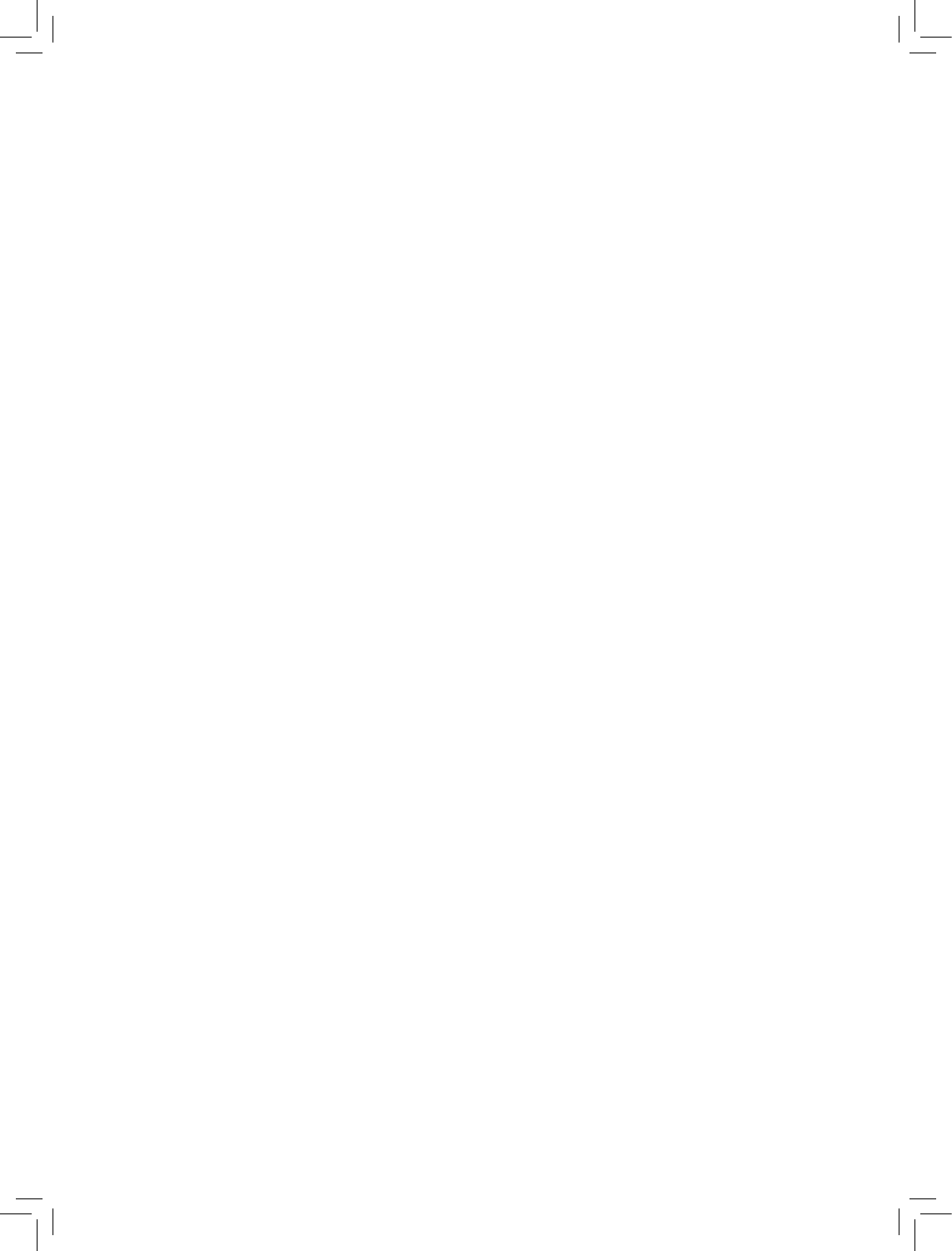So I think that what used to be the source of the poetic material in the past is now technological systems. They are increasingly populated by demons and they behave more and more like humans, and the more of what we call intelligence is assigned to them, the more demonological systems will arise, the more mystery and the more stories for the future imagination will be found there. This was predicted by science fiction, and if we believe in that we will have regained a poetic system in its glory. (Vasulka and Weibel 2008: 397)

We are not here because we create the machines. We are here because the machines need us to live. (Kirby 1997)

Woody and Steina Vasulka have become legendary for devotion to their tools.<br>They not only quote them in the surveys of their work, but literally share<br>determines the character of the dialogue, their structure being directl They not only quote them in the surveys of their work, but literally share their living space(s) with them. The metamorphosing nature of these tools determines the character of the dialogue, their structure being directly related to the 'style' of their emergent work. While this essay is dedicated primarily to Woody's mindset, it inevitably contains references to Steina's work, because although they claim that their work pathways split in the middle of the 1970s, both artists still share their living and working space as well as their tools. Also, an underlying theme of their work is the documentation of their coexistence with the tools; 'I would put it this way: the main key towards what appears to be a style or direction is usually embedded in the tools. It's the evolution of the tools which in our work we usually illustrate.' (W. and S. Vasulka n.d.: 15–16)

#### **Introduction (out of frame)**

Before they entered the United States in 1965, Woody and Steina met in Prague, where Woody studied documentary film at FAMU (Film and TV School of the Academy of Performing Arts), and Steina, who comes from Iceland, studied violin and music theory. Woody was introduced to technology in his native town of Brno, capital of Moravia; he often recalls the early collecting experiences during his boyhood wanderings through the local military airport – collecting which he has continued since then. After World War II, machines were perceived as suspicious a priori artifacts, inviting deconstruction. Peter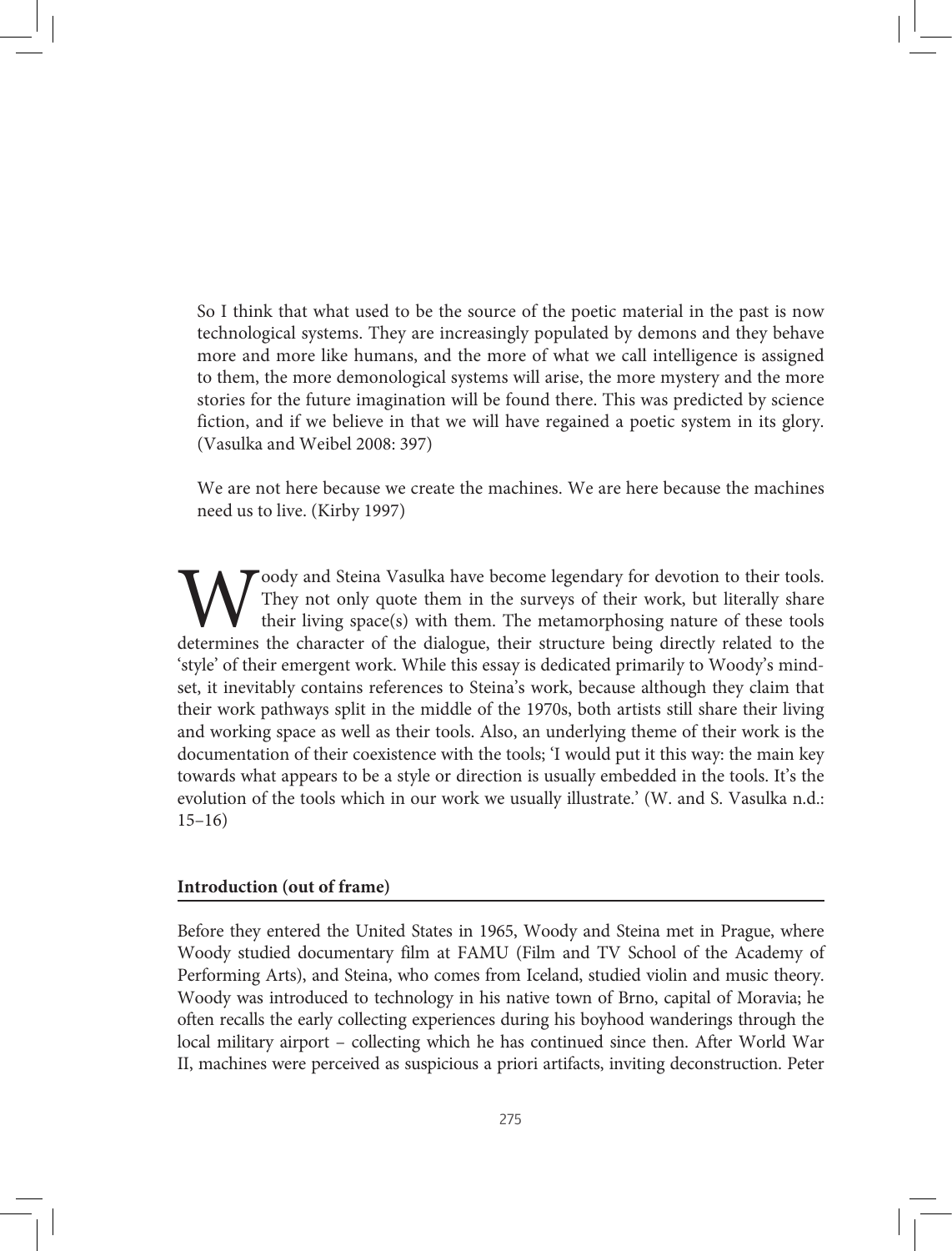Rubin's video documentary *42 Miles from Big Brother* (1987) contains the unique takes of the Vasulkas and other allied collectors, searching in a cache in the Black Hole, a bazaar of discarded military and other equipment in the heart of Los Alamos, the town where the US government conducted research into the development of the first atomic bomb. In the commentary, Woody talks about the fact that he was almost born at a dump, because Europe after WWII was one big junkyard. You could find all sorts of things at the Brno military airport that would inspire the fantasy of a little boy, and thus Woody's passion for finding technological outlet components was born there. Woody considers it an almost subconscious process, presupposing a mutual kinship of the collector and the object, analogous to another of Woody's hobbies: mushrooming. Whereas picking up mushrooms – a typically Central and Eastern European pursuit – is related to a kind of natural survival instinct, collecting technology and its underlying codes is a process of collecting knowledge, necessary for survival in today's 'society of control' where codes dictate who gets access to information (Deleuze 1992: 3–7). Woody has participated in an effort to 'acculturate' technology; to convert the manipulation of codes into the craft of the individual.

Woody admits that only the process of working with video brought him the intense sensations that he experienced during his childhood dismantling of the residues of war machines (W. and S. Vasulka 1973). As with many others, Vasulka's interest in video was initially as a medium that suggested a greater amount of freedom concerning image processing and access to equipment, but also in the overall context of presentation and distribution. The Vasulkas' underlying aim is unfolding the potential, the 'intelligence', of their working material. At first in analog video, later in the digital sphere, their work always exhibited a strong desire to disclose the secret, to find the code, to 'grok' the medium. Belonging to the most important group of creators who formed an institutional as well as a theoretical 'frame' of video, the Vasulkas simultaneously try to challenge this frame, reaching an 'out of frame, or 'out of sync' condition. This article suggests how the dialogue with the medium is being transformed with each new experience of videomaking, and how the dialogue with the machine is necessary alongside the creators' dialogue with their own accumulating histories.

The desire to go 'out of frame' is also the desire to get rid of the supremacy of the human eye, the inherited modes of perception, and to reach an alternative (let's say 'noncamera' or 'non-human') point of view. Steina's 1978 work *Machine Vision* brings the possibility to see things 'differently', and suggests an alternative approach to image by disclosing new relationships between our perceptional models and outer reality. *Machine Vision* demonstrates the principle of a total point of view. It uses two cameras placed on opposite sides of a moving rod, panning and recording reflections from both sides of the mirrored sphere positioned in the middle of the rod, thus 'seeing' the surrounding environment – including the apparatus itself – in 360 degrees.

While in much of Woody's work his rebellion is aimed against the camera and its pinhole principle (and thus stresses the generating or constructing of the image without camera), Steina offers alternatives to the human eye (e.g., in her preference for cameras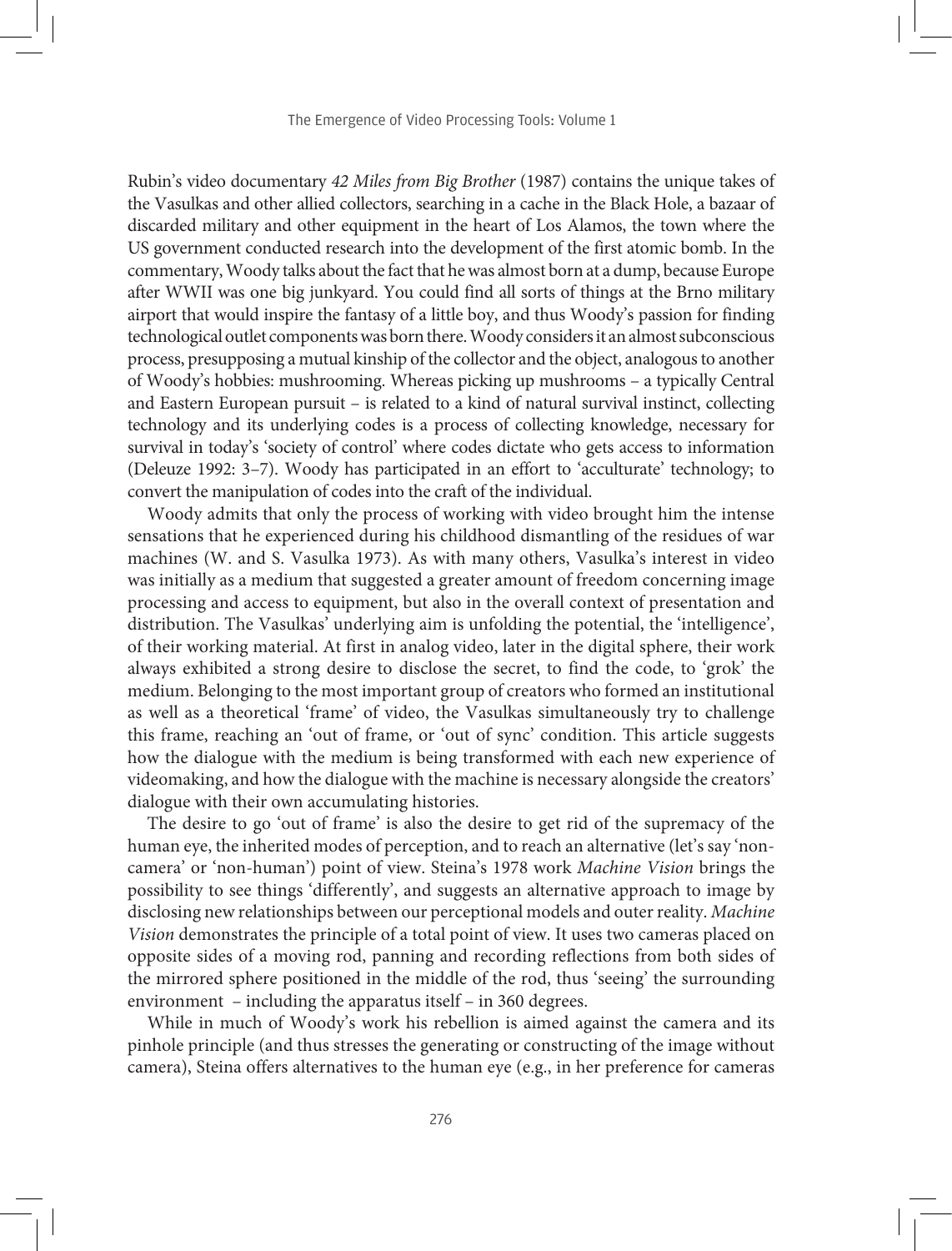on machine-controlled moving tripods); together they attempt to deny the limiting cinematographic principle called 'camera-eye', and offer a different organization of perceptual experience. While their early video works supported observational modes of creation (for example, disclosing the frame during a deflection process), their entry into a digital medium directed the creators more towards a constructivist approach of creating an independent machine reality (constructing an artificial frame). Woody's robotic installations of the 1990s take 'out of frame' even further by letting the semiautonomous machines navigate in an 'omnidirectional' digital space.

#### **Dialogue with the tool**

Our work is a dialogue between the tool and the image, so we would not preconceive an image, separately make a conscious model of it, and then try to match it, as other people do. We would rather make a tool and dialogue with it; that's how we belong with the family of people who would find images like found objects. But it is more complex, because we sometimes design the tools, and so do conceptual work as well. (Gill 1976: 48)

To have a dialogue with the tool suggests that there is no preconceived idea of what is to be made. Observation of the machine behavior is an inherent part of the working process. Video processing tools were closely connected with audio synthesizers, which stimulated the development of video tools towards real-time aesthetics and production methods similar to playing (as with a musical instrument). The tradition of constructing audiovisual tools leads to baroque color organs and further; it is possible that Woody takes inspiration from the rich history of 'color music' and also feels a certain kinship with two Czechoslovakian solitaires: Zdeněk Pešánek, who since the 1920s developed various color pianos interlacing sound with the play of the light; and Milan Grygar, a Slovak-born and Prague-based author of acoustical drawings and scores using found mechanical toys from the end of the 1960s. Woody knew about Grygar's work and appreciated the accidental aspect of his creation, its playfulness and the real-time feedback features in his creative process.<sup>1</sup>

Dialogue with the tools also presupposes participation in the process of constructing the equipment itself, which means that the artist needs to learn how to use and construct tools and/or cooperate closely with engineers. In the case of the Vasulkas, they felt closely related to the subculture of tool makers in the United States in the seventies and eighties who retained their independence from the commercial system and worked outside the television industry, having 'the same purposeless urge to develop images or tools, which we all then maybe call art' (W. Vasulka 1978: 20). This independence from the system of commercial production was a key factor: an artist entering a dialogue with the tools begin to create his or her own creative (and living) environment. This creativity includes not only reshaping the tools, but also operating outside the established institutions, and forming an independent critical circle and alternative distribution systems. An 'ideology'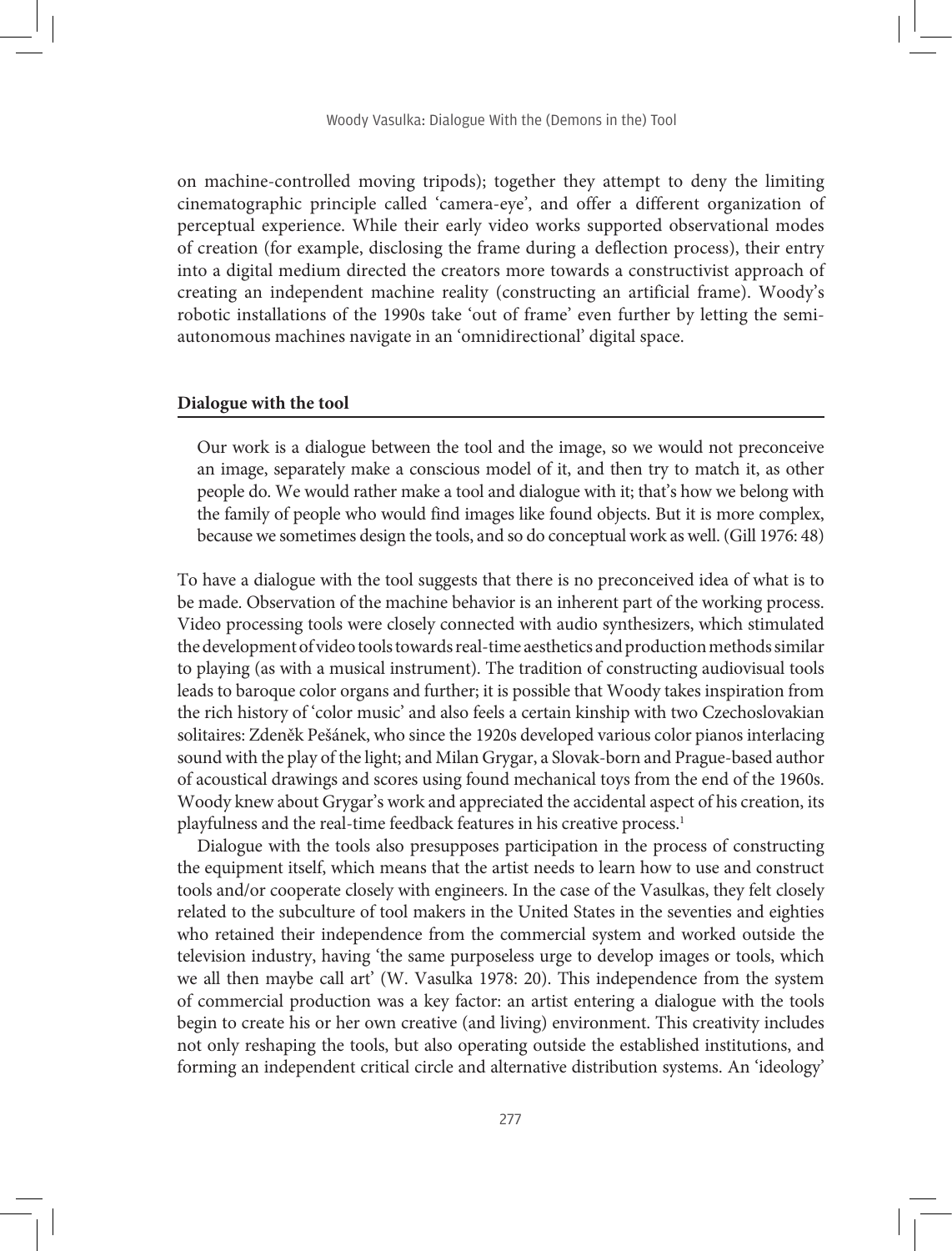of the tools (their production, distribution, accessibility, etc.) has become an important subject of study since the 1960s. What distinguished the 'art tools' from the commercial ones was usually a greater amount of flexibility, accessibility by those with limited financial means, and the possibility of free sharing and modifying of the tools. Tools invented since the beginning of the 1970s by various artists and engineers across the United States shared some common functions, and it was possible to combine them during use. In the construction of these tools, feedback played an important role: experience with one set of tools influenced construction of the ones that followed. In the case of the Vasulkas, the dialogue with the tools always contained certain personal consequences:

But all the possibilities of dealing with the tool, or the technology, in fact evolving this self-learning process through the tools and in fact mastering that with our own environment and economical unit as two individuals, that is crucial to me. (W. and S. Vasulka n.d.: 16)

# **Organizing the matter**

Like other artists, the Vasulkas saw video material as a sort of independent, plastic 'matter' from which certain structures could be detached, making them accessible to the visual and aural senses of the observers. We can talk about a double existence of electronic images: the primary (virtual) state as a latent existence of the image in a shape of signal (or code), existing independent from its visualization; and its secondary (actual) state as created by organizing forces, such as synchronization pulses. The content of the image is the visualization of its underlying code. Virtual signal or code can be actualized through the process of its 'formation', when it gets depicted on the monitor. Each image arises from a continuous spectrum, existing as one of the possibilities of its actualization. Such an understanding is evident, for example, from the following excerpt of an interview with Woody by Jon Burris:

Woody: [The television frame] indicates that there is a relationship between a code and its physical manifestation in space. It's a system which provides us with actual interface.

Jon: It also gives us a kind of stability within a range of possibilities that are immensely broad. It's a construct for our perceptions, it's a construct for our cognitions. (W. Vasulka 1997: 32)

One of the video art pioneers, Stephen Beck, described the synthesizer as 'a filtration device in which, due to the proper selection of numerous electronic conditions, a given image out of the infinity of possible images results as a picture' (Beck 1975: 162). The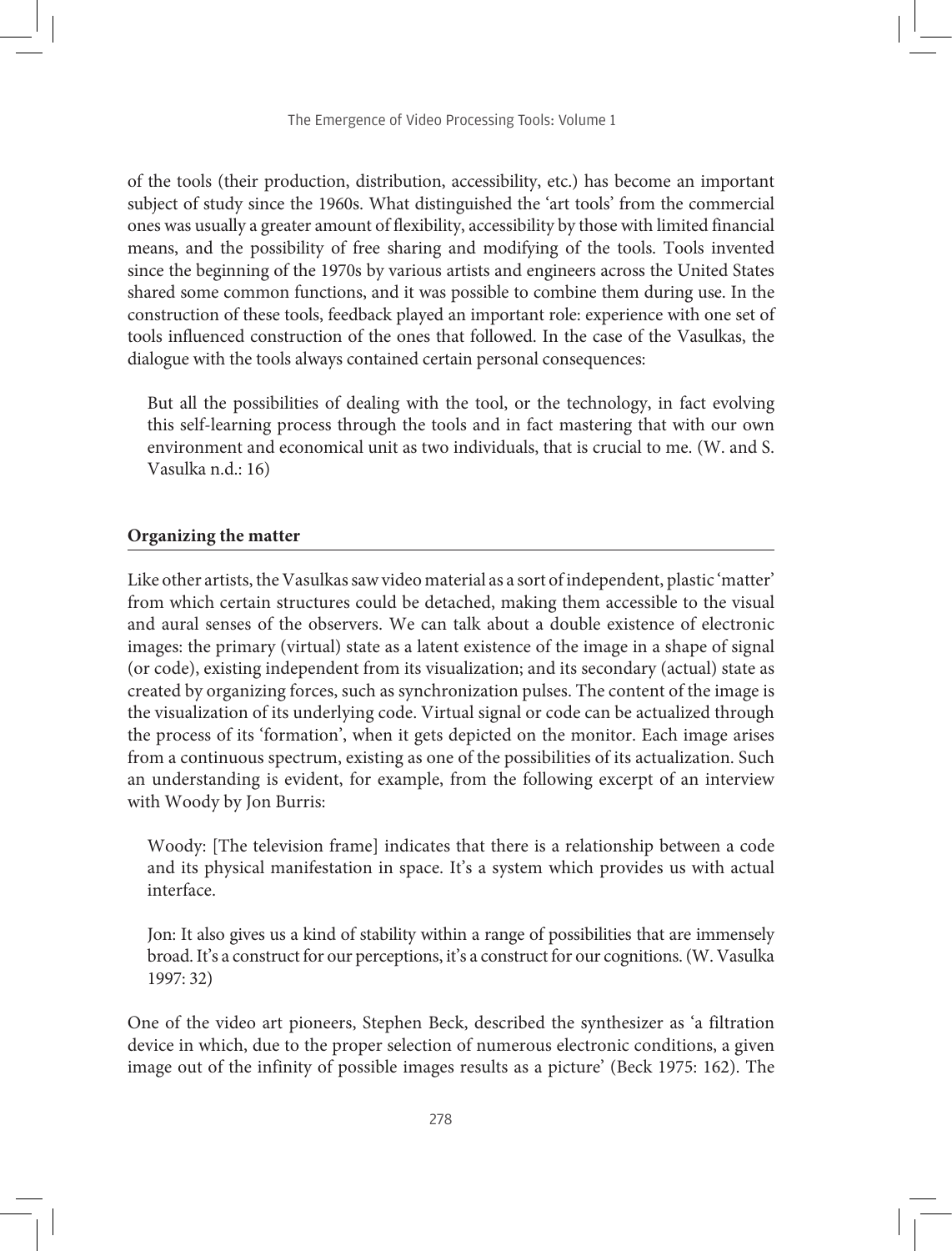creator working with flexible electronic material generates an impulse: his or her task is to set up a situation and induce certain parameters, but the processing is necessarily shared with the machine, which further develops these parameters. Not without a certain irony, it is thus, '"the ability to turn the right knobs –" (Woody), "with the right piece of equipment." (Shridhar Bapat), which makes it "a new definition of the concept of the decisive moment." (Jud Yalkut)' (W. and S. Vasulka 1973). One of the most important characteristics of early video art was the cyclical character of electronic image, enabling immediate feedback, and many early installations played with the technology of the closed circuit. Here, the parallel with human consciousness and its functioning in perception is evident. Mathematician and physicist James P. Crutchfield from the Santa Fe Institute, a science research and education center, returned to the subject of feedback in the 1980s in his article 'Space-Time Dynamics in Video Feedback' in which he called the video feedback system a 'spatio-temporal simulator'. According to Crutchfield, feedback is an ideal testing space for developing and expanding the perception of spatial complexity and dynamical behavior (Crutchfield 1984: 191). For Woody, the discovery of feedback was one of his key early experiences with signal processing, and it underscored his awareness of the 'organic' character of the video medium:

I had not seen anything like it before, and I was able to watch and observe this particular fire in a cave, as I called it, for days, which was always different and always fascinating. There is something that you know has other meaning in its ability to self-generate and self-organize. Of course, you can control it like you can control fire, but you cannot predict all its phases, you have no linguistic defense against this relentless process except by saying, 'It is like being in a dream.' And a dream it was. It took a few nights for my mind to deal with until, finally, a catharsis took place: 'You have been processed!' (Vasulka and Weibel 2008: 415)

Many tool creators and researchers of the time considered the new electronic equipment as new instruments of communication, or even tools for expanding consciousness. The strongly rooted belief that the structure of electronic tools reflects and shapes our thinking - that these are the tools which will challenge our mode of receiving the audiovisual information – was perhaps most decisively expressed in *Expanded Cinema* (1970), the influential book by Gene Youngblood devoted to the pioneers of experimental and computer film, holographic cinema, audiovisual media installations, and other forms of 'cinema-expanding consciousness'. In many places in the book Youngblood asserted that artists should invent or adjust the new tools to mediate their inner experience, their consciousness being formed at the same time by the new technology and by the experiments with new drugs (Youngblood 1970).<sup>2</sup> Above all, he claimed that it was the immediacy of the medium of television that gave rise to a belief in its potential of disclosing new relationships between the self and outer reality. However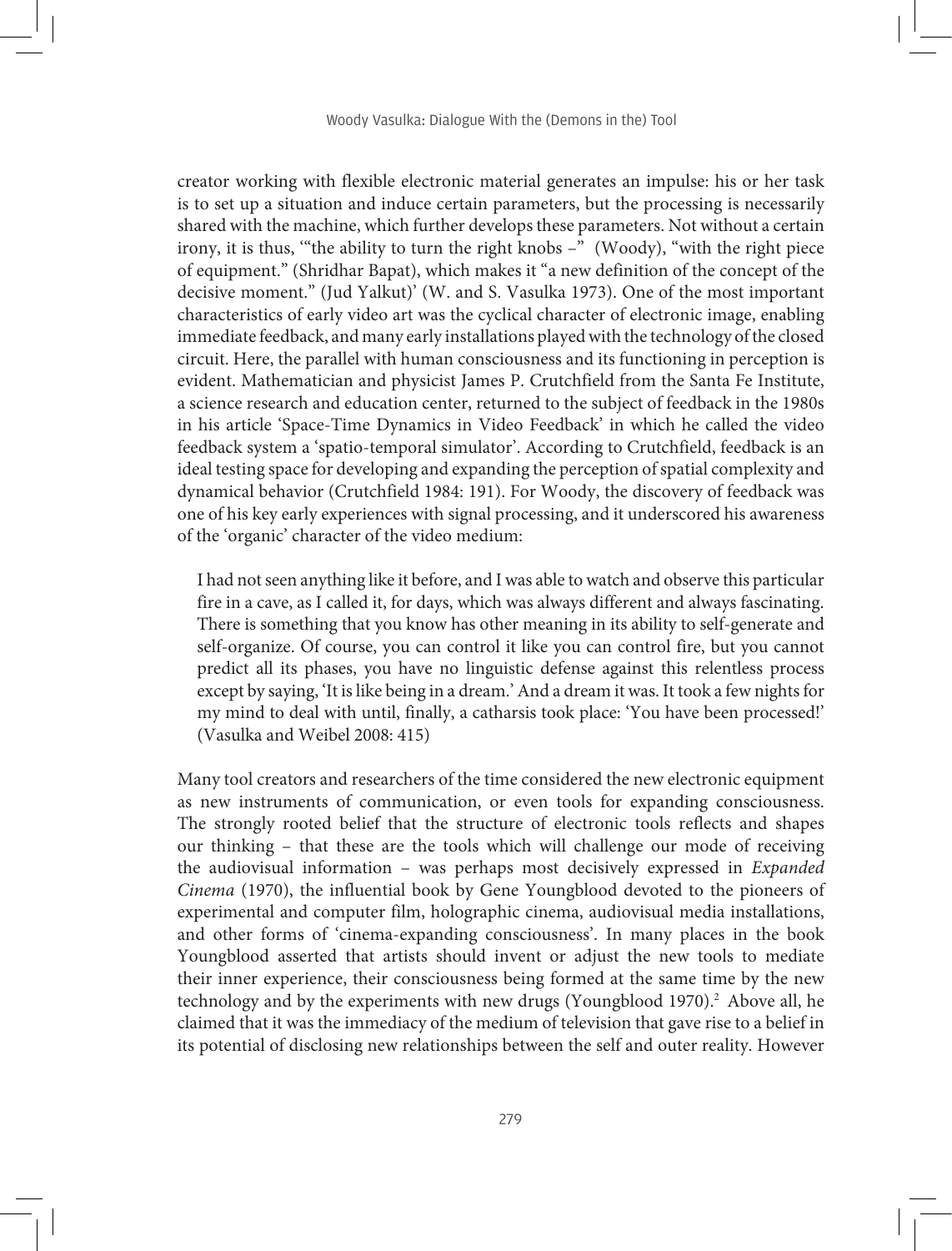vague the definitions of the character of this expanded consciousness might have been, this philosophy nevertheless remains one of the strongest prevailing myths of the period.

The group of image creators who concentrated on the 'inner parameters' of the video medium were labeled with the term 'image processing', generally understood as a research of the basic parameters of the electronic signal. These artists formed a certain (only later defined) group or style of video making, experimenting with video synthesis and signal manipulation, and inventing new machines that could employ techniques like colorizing, keying, switching, or various combinations of 'invented' techniques.<sup>3</sup> The aim of these artists, including the Vasulkas, Nam June Paik, Dan Sandin, Phil Morton, Stephen Beck, Ralph Hocking, and others, wasn't to produce art 'objects' – for example, in the form of finished videotapes – but to examine the process of image formation and the relationship of the creator with her or his own tool. The Vasulkas began to examine electronic signal parameters by violating the rules of input and output, purposefully introducing errors into the system to disclose its structural qualities. The inner functioning of the technology appears through a 'broken cable' when the frames dissolve and disclose the concealing mechanism itself. Through the imperfections, which at first came up accidentally, the creators learned about the functioning of the television medium, gradually gaining a greater amount of control. The new machine reality becomes a kind of Utopia:

Our reality should be the one that we can dream about, be utopian about. This is all a paradox, because I don't know why I serve these machines, and certainly don't want them to serve me. But I do willingly submit myself to this process of working with them, letting them speak, letting them live. (Vasulka and Weibel 2008: 396)

In his most abstract works, aspects of Woody's story about his relationship to his own tools gain a somewhat radical form, particularly in his concept of 'One Scan Journey', where a work is limited to the description of the evolution of an image frame:

[...] the story contained in just describing the construction of the electronic field/frame could become the story of the 'One Scan Journey' or the 'Spaces' or 'Parallelity' that brings quite different esthetic experiences, encoded into different kinetic scales, as separate layers of drifting images, different rates of Flicker. The extended narrative possibilities of those seem perhaps banal at first site, but could become a fantastic opportunity to elaborate on the subject of 'abstract narrative' in Sharits's terminology. (Vasulka and Weibel 2008: 416–17)

However, although the results of the Vasulkas' formalist research of electronic material are primarily abstract, they often carry references to a larger cultural and social context, and also contain important autobiographic aspects. Woody's endeavor to bridge the spheres of culture and technology presupposes a detailed understanding of the character of the electronic medium. It includes a desire to suppress inherited aesthetic concepts,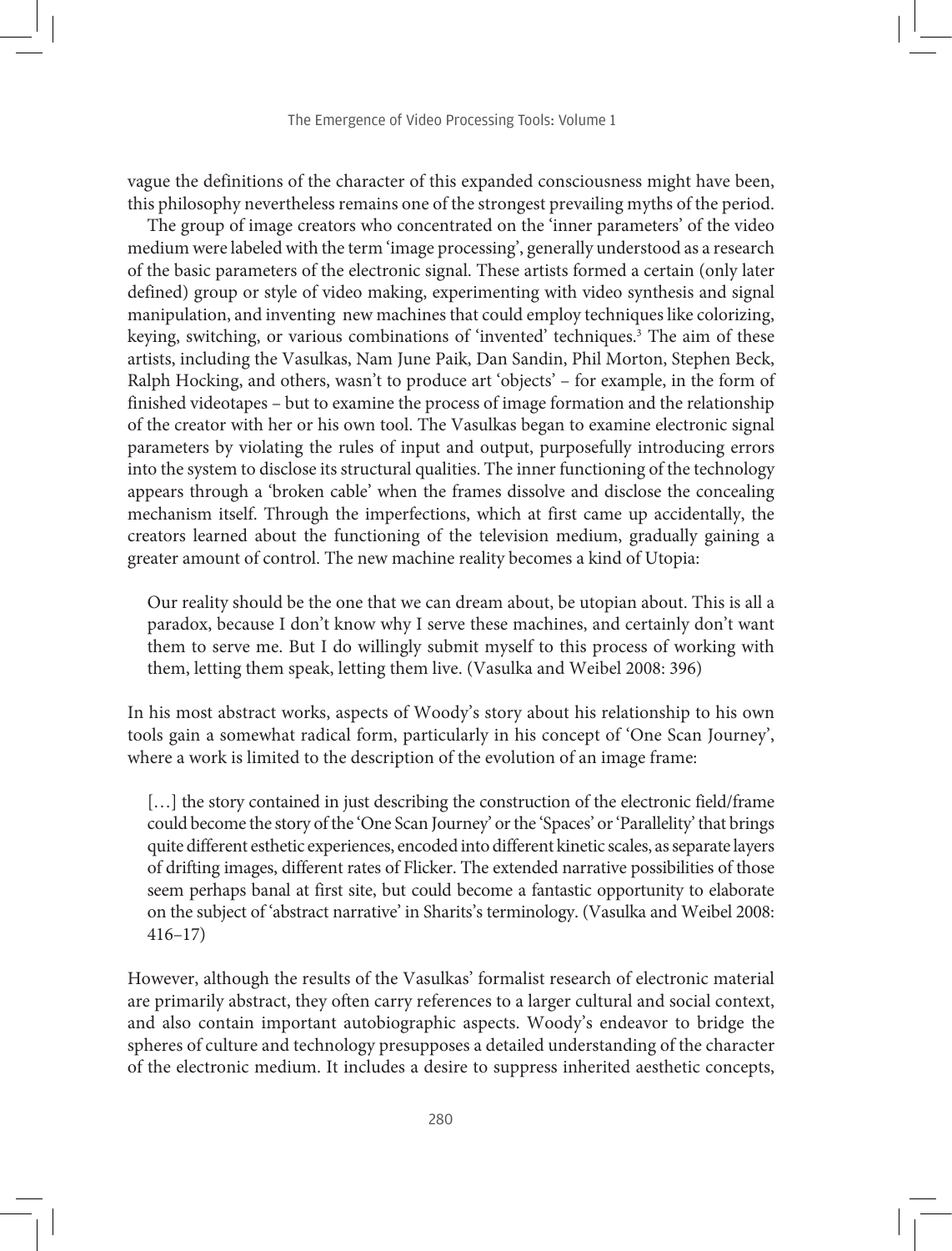which means not only leaving his career in documentary filmmaking and editing, but also entering a different sphere from the one he felt was more 'natural' in his own development. Leaving behind the secure sphere of more traditional approaches forces one to transform his or her own thinking, and the reflection of this process became, in Woody's case, the theme of his work.4

#### **1. Early experiments**

The New York City period (from 1965 to 1973, when they moved to Buffalo, NY) was for the Vasulkas a time of acquainting themselves with American independent art. Soon they were introduced to the medium of video, which eventually meant the abandonment of their work in film editing and music. The Vasulkas began to experiment with video 'full-time' in 1969, when they received their first portapak. For a short period (1969–71) they belonged among the devoted 'portapies',<sup>5</sup> documenting the 'off off off Broadway' scene of experimental theaters, jazz concerts, gay cabarets and street musicians, using the first portable video equipment introduced to the US market. These recordings became material for further use, being reworked or made parts of new works. The Kitchen, a free curatorial experiment providing one of the first venues for exhibition of the work of electronic media experimenters from various disciplines, was cofounded by the Vasulkas with Andy Mannick in 1971, and was the beginning of their curatorial and collecting activities.

#### **1.1. Vision machines**

After he arrived in New York in 1965, Woody worked as editor on the technical design of multiscreens for international world expositions. The important impulse for his breakup with cinematography was meeting Alfons Schilling, the Swiss-born artist who came to New York City in 1962 to try and find his way distinct from traditional art disciplines, and influencing Woody in this direction. In particular, Woody began to research the various manifestations of 3D imagery, such as holography, stereo-photography and 3D virtual spaces. Like other artists experimenting with new technologies, he also spent some time in the Bell Telephone Laboratories in Murray Hill, New Jersey, where he became acquainted with the work of Béla Julesz, a neurologist and experimental psychologist of Hungarian origin and the author of the book *Foundations of Cyclopean Perception*; Julesz influenced Woody's swing to autostereogram.<sup>6</sup> The stereo experiments constitute a part of the Vasulkas' work which has so far received little attention. Woody continued his 3D vision experiments later in his video work: a special tool for stereo experimenting was made for the Vasulkas by George Brown, and 3D imagery emerged with Woody's use of Rutt/Etra Video Synthesizer (also called the Rutt/Etra Scan Processor), where the frame itself can gain a shape of an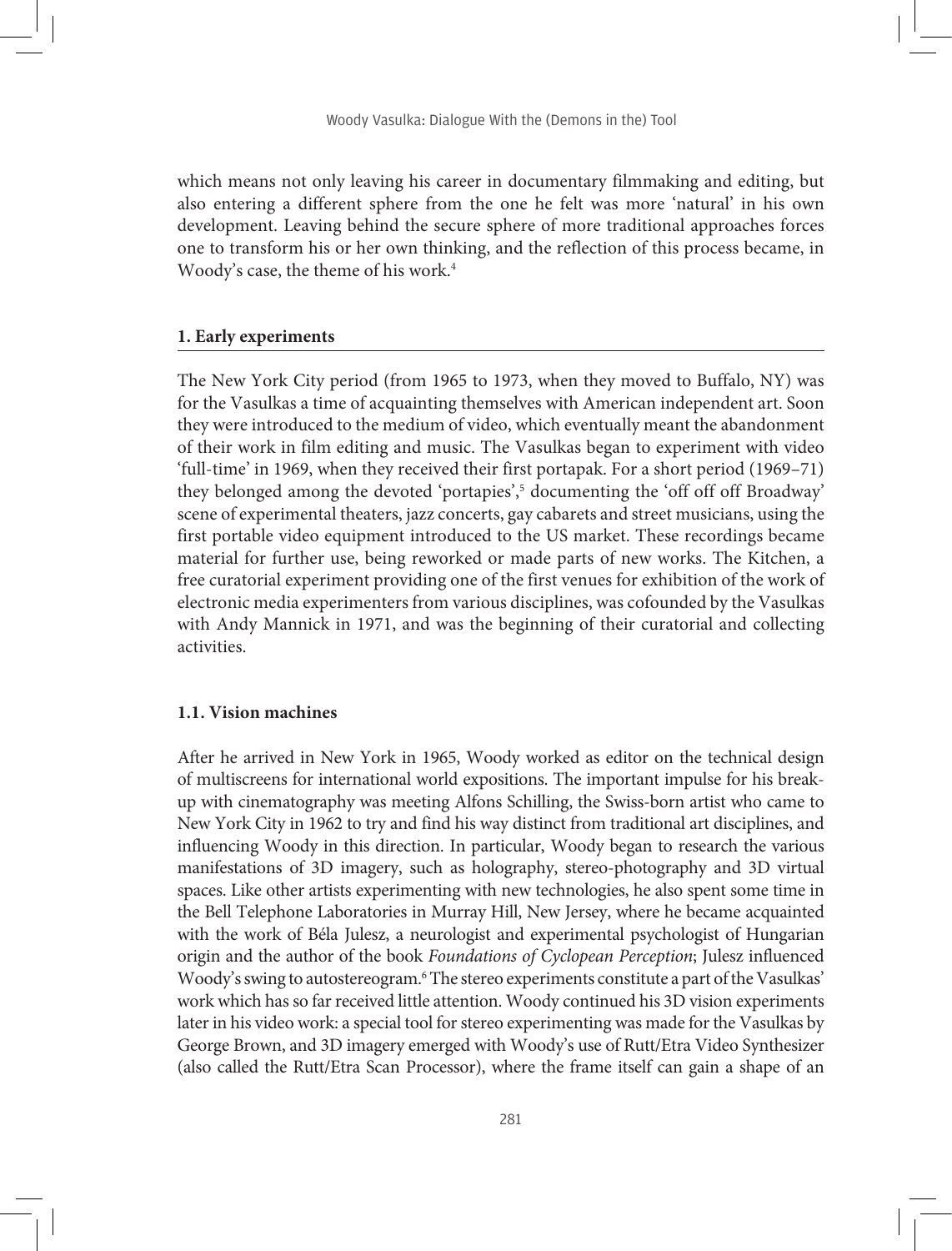

Figure 1. Tomiyo Sasaki and Ernie Gusella during an editing process in The Kitchen (1971). (courtesy. Steina and Woody Vasulka).

object floating in space. In Woody's installation cycle *The Brotherhood* (1990-98), there are 3D computer models, interrelated with the movements of a machine in physical space.

In the summer of 1967, Alfons Schilling and Woody moved to a loft at 128 Front Street in Lower Manhattan, and began to experiment with 'vision machines'. One of the instruments created by Woody was called Spider, a tool for recording the changes of parallax, enabling him to create a series of shots of the same object and producing a sort of 3D photo. They experimented also with stereo slide projectors, or two projections simultaneously on the same screen, whereby the rotating disc in front of the projector alternately interrupted the light flow, creating various 3D effects. Woody used adjusted 16mm Pathé cameras for experiments with a slit aperture; he removed the mechanism that moved the film inside the projector and closed off the whole lens except for a tiny hole in the middle, creating an early example of a slit-scan technique.7 The experiments resulted in short (about four-minutes long) multiscreen films, *Aimless People*, *Peril in Orbit*, and the 360-degree *Three Documentaries*. An unrealized project *A Meeting/ Greeting* (1967), mentioned in a catalog of a later exhibition of the Vasulkas' work in Buffalo, was supposed to be an installation with two cameras located on a fountain. Each one of the cameras was automatically recording a 180-degree space of two people walking around the fountain.<sup>8</sup> Also, Woody experimented with sequential recordings with the use of stroboscopic light and with moveable turntables and projectors, which during the projection imitated and doubled the movement of film objects. The utopian aim of these experiments was to create a 'frameless cinema' and examine various ways of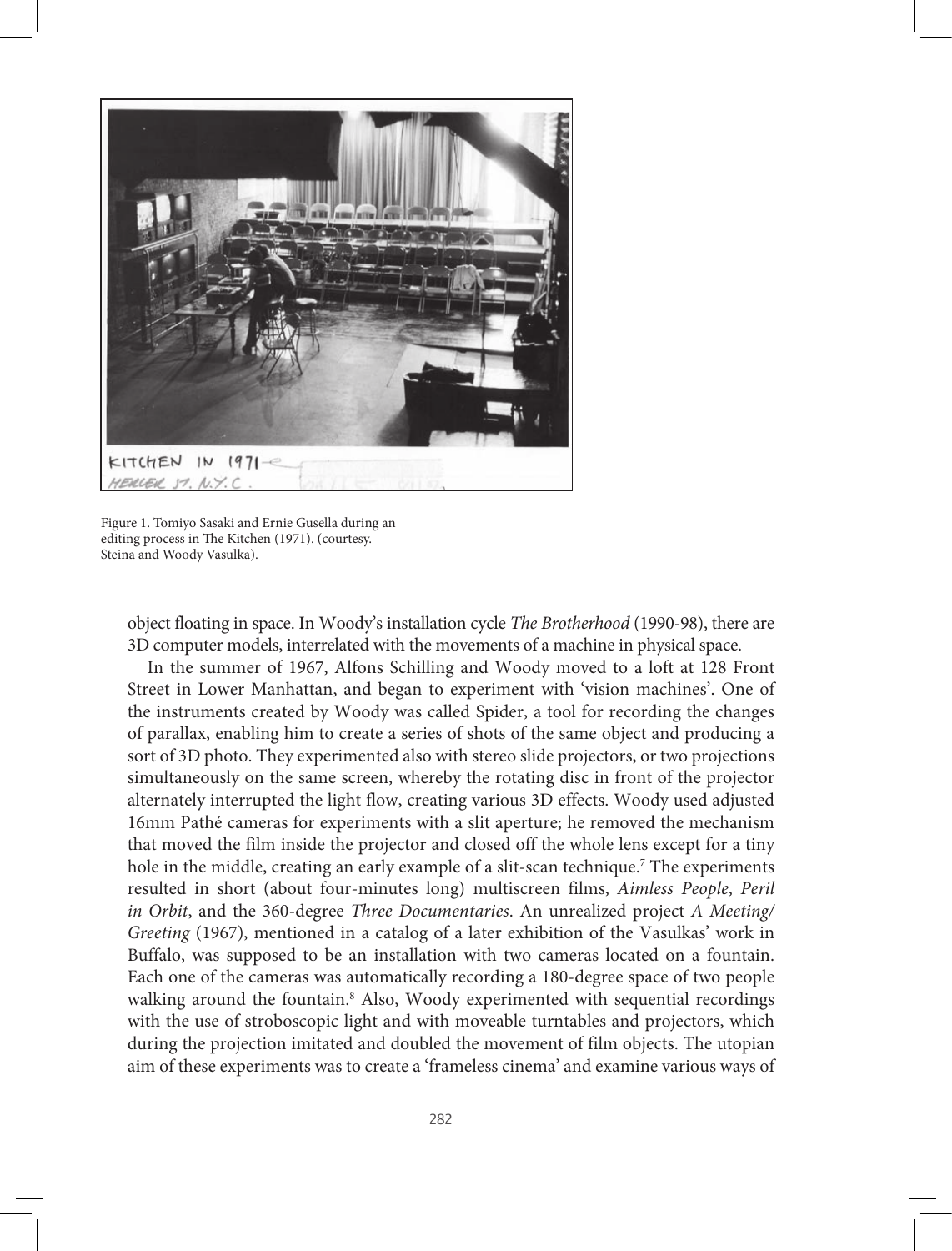presenting the observer in the observed; this early 'endoscopic modus' (observing one's own observation) to a great extent influenced the later work of Steina and Woody.<sup>9</sup>

One of the main aims of practical work, as well as theoretical thinking of the time, became the difference between film and analog video and digital 'framing'. Artists were trying to discover how the enclosing of the field of visibility occurs in various media, and what conceptual and perceptual consequences it brings about. In his essay 'The Frame' Woody writes:

The positioning of the frame is achieved differently in each medium. In film, physical 'sprocket holes' position the film horizontally while the gate positions the leading edge vertically. In video, the image/frame is constructed from timing pulses prescribing the position of the lines and the axis of the frame. The timing pulses are encoded into the video signal to emulate the 'sprocket holes' of film and to position each succeeding frame in the precise place of the preceding one. (W. Vasulka n.d.)

The nonexistence of a stable frame is what differentiates film from electronic image: here the frame (image or field) is a flexible and changeable entity, which becomes visible only when an unexpected event, an error, takes place. Unintentional errors, resulting from the instability of the television signal, become constituent parts of the creative process. The Vasulkas' entry into video was influenced by the legendary exhibition of 'television art' 'TV as a Creative Medium', which Howard Wise organized in his gallery in May 1969. Among the group of New York artists participating were Paul Ryan, Frank Gillette, Ira Schneider, Les Levine, Aldo Tambellini, Nam June Paik and Eric Siegel; Siegel was one of the tool designers the Vasulkas later cooperated with in tool development. For many, the exhibition was the impulse to realize that working with a television image can provide new perceptual experiences, and can allow a great variability of manipulations. Jud Yalkut summarized:

TV art imagery engenders multitudinous means of presenting itself upon whatever chosen monitor the presentation of a complete closed circuit system loop as a gallery piece, the modulation and distortion of received transmissions, the inclusion of the spectator as a visual link in the cybernated chain, and the eventual broadcast, through the air via cable, of articulated and composed video imagery. (Yalkut 1969)

Beginning in 1970, the Vasulkas began to experiment more systematically with feedback, and discovered one of the key modalities of their work: the possibility of interrelating sound and image, at first using an audio input for generating or altering a video signal. Thanks to the grant gained through the nonprofit media arts group Electronic Arts Intermix (EAI), the Vasulkas were able to finance their first activities, which were connected with a newly founded 'electronic media theatre', The Kitchen. The money from EAI was spent on the programming and rent of The Kitchen, and on buying and constructing their first equipment.<sup>10</sup>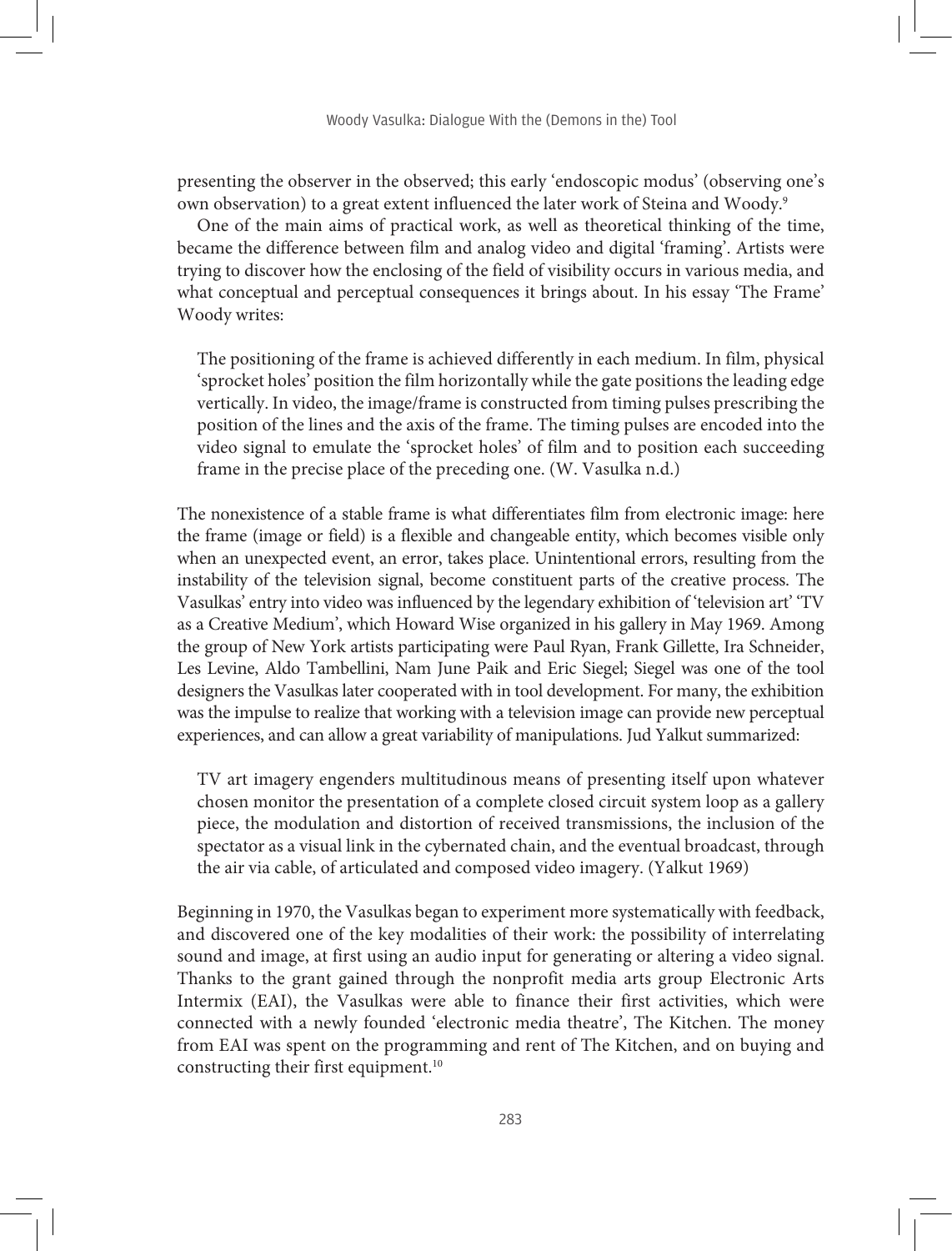#### **2. Image processing: wave, the signal is coming**

But the signal is a signal, that's what it is about. It's the signal. (W. and S. Vasulka 1985)

#### **2.1. Video synthesizers: images versus sound**

'Synthesizer video' (Gill 1976: 67) emerged at the end of the 1960s in close connection with the musical avant-garde. The development of the first video synthesizers was inspired by sound synthesizers, which many artists used; the Vasulkas owned the then common type of audio synthesizer, the VCS3, also called The Putney.11 For the Vasulkas, crossing the boundary between audio and video synthesis was natural because of Steina's earlier musical education, and also Woody's musical praxis before he came to the States. Experiments with an oscilloscope (an instrument making visible



Figure 2. Steina and Woody Vasulka's 'open studio'; the photo is labeled 'From East Coast to West Coast' (1972). (photo. Warner Jepson; courtesy. Steina and Woody Vasulka).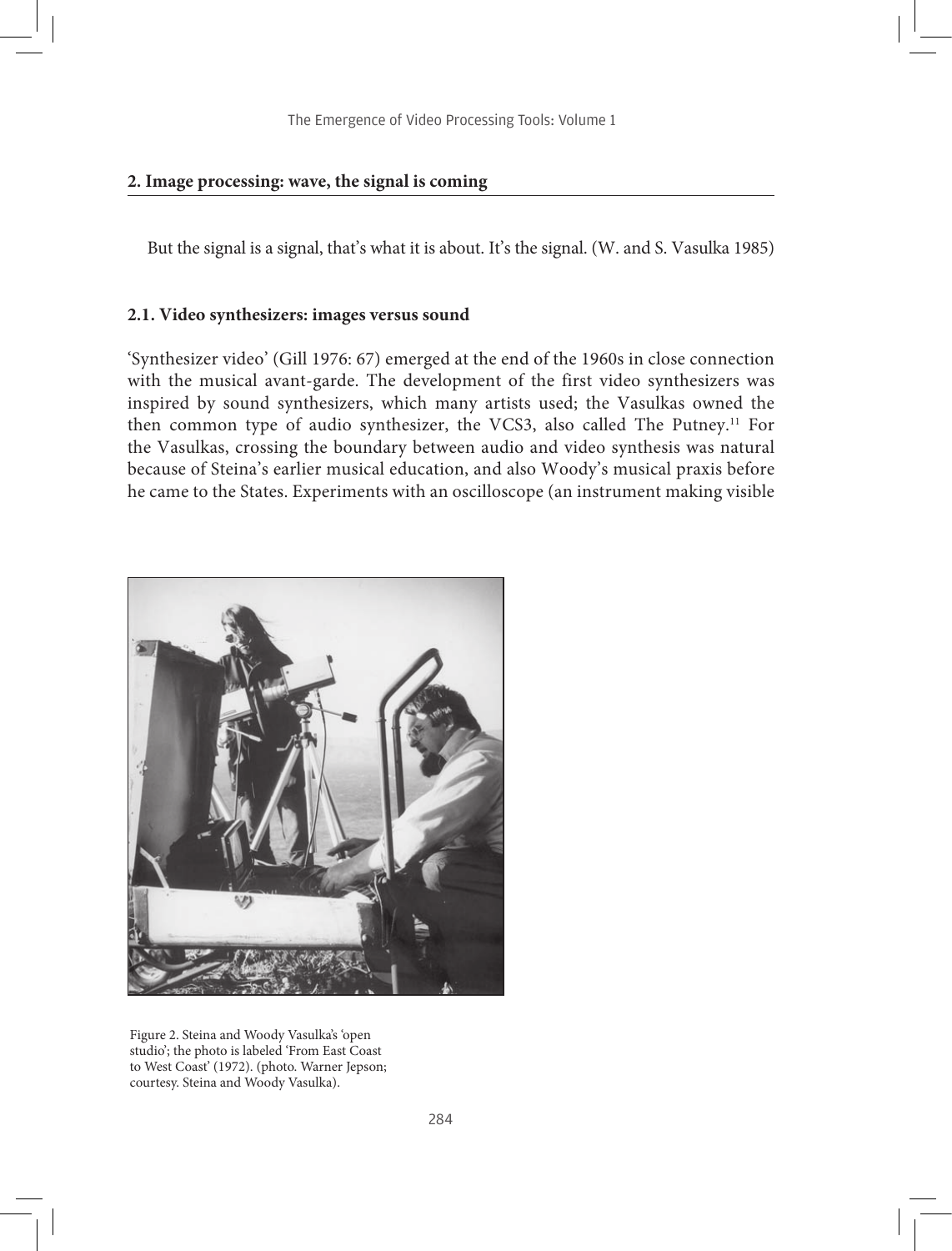the signal voltages) disclosed the fact that an electronic signal can be directly visualized in a form of waveshape, and influenced their structural approach to the video image. As John Minkowsky explains, the video synthesizer is 'a general term for a system of electronic modules that can generate and/or alter video imagery in real time' (Minkowsky 1978: 3). Several kinds of synthesizers can be distinguished; that the basic classification is into 'image processors' which use the camera input or prerecorded images and alter the parameters of the signal (e.g., the type created by Nam June Paik and Shuya Abe), and which typically also contain functions of colorizers, keyers, mixers and sequencers; and 'direct video synthesizers' (e.g., the Direct Video Synthesizer by Stephen Beck), which work without camera input creating (color) video signals only through electronic generation.

After discovering that the 'art materials' of their work were video and audio signals, frequencies and voltages, the Vasulkas found that working with video could be regarded as a continuation of sound experiments (Gill 1976: 83). Although the sound was never totally derived from image or image from sound, an image-generating signal often became a vehicle for generating or modulating sound, and vice versa. From the beginning, the Vasulkas insisted that their work was interactive, created in real time in the process of observing image behavior, and in the majority of their works from the early period, the image emerges, in a way, as a 'by-product' of sound. The artists tried to prove that electronic image and sound are of the same nature, only differently organized (the main difference is in frequency range, which in sound is more variable), and live audiovisual performance became the art form of the day. Apart from the Vasulkas, the foremost experimenters in real-time audiovisual performance were the key figures of the 'Chicago Circle', Dan Sandin and Phil Morton, and in California, Stephen Beck, the author of one of the first video synthesizers. Beck also considered his synthesizer (the Direct Video Synthesizer or DVS) not an instrument for making videotapes, but rather as the tool whereby he could 'play images as music' (Beck 1975). Dan Sandin was directly inspired by Robert Moog's ideas and the Sandin Image Processor (constructed in 1971–1973) was made as an analogy of Moog, version 2 (Sandin n.d.). The real-time aesthetics of the 1960s and 1970s is evoked in the contemporary audiovisual scene using algorithmic programming environments like Max/MSP/Jitter, Pure Data or Image/ine, or in 'livecoding' branches of current experiments when an 'artwork' emerges in real time in the process of writing and rewriting the software code (Yuill 2008).

#### **2.2. Artists versus engineers ('New Americans')**

#### **Eric Siegel: Dual Colorizer; EVS**

Eric Siegel, born in 1944 in Brooklyn, was a child prodigy; a techno-maniac who at the age of 15 made a closed-circuit TV system using outlet material, and a year later, the technical invention 'Color Through Black-and-White TV'; both these innovations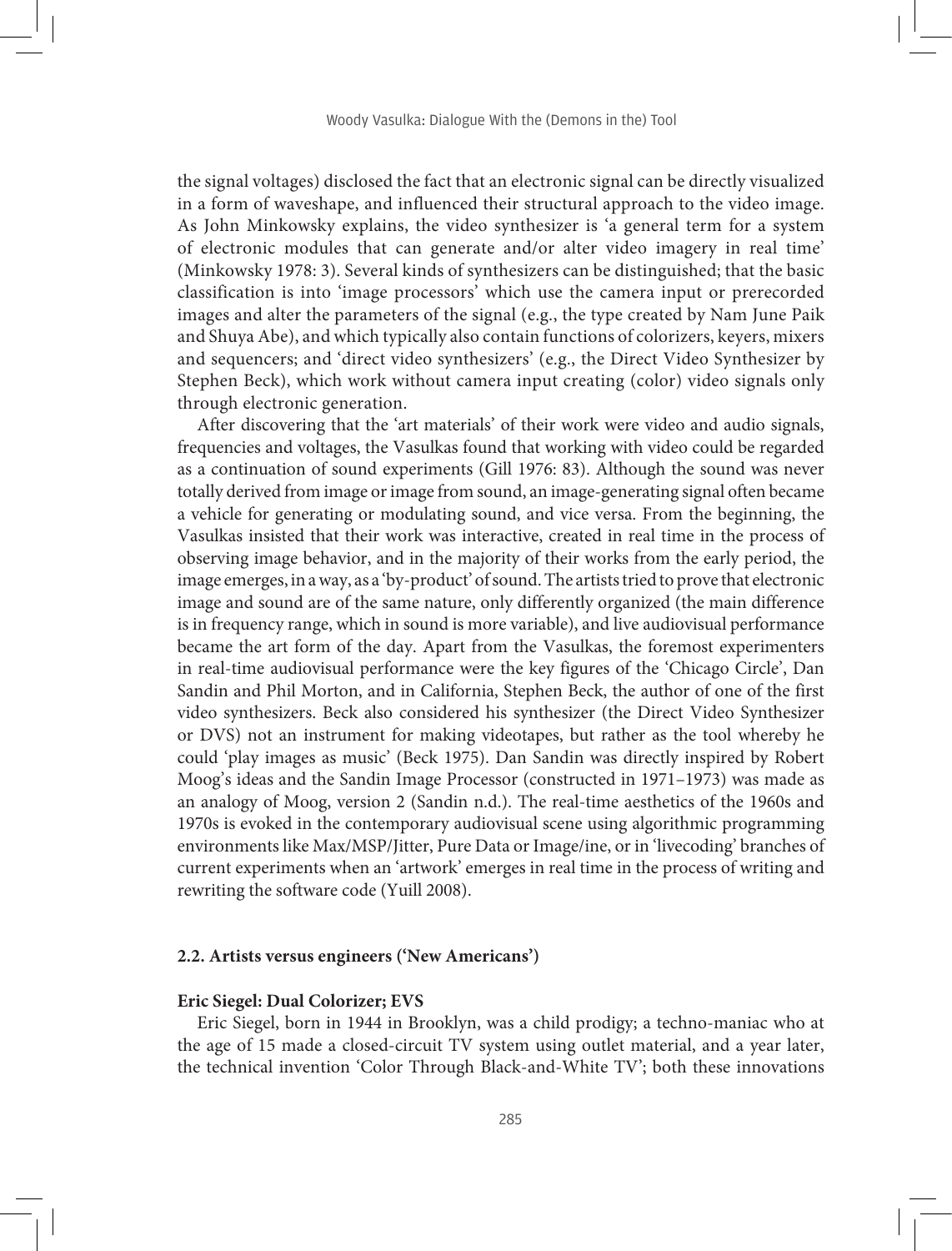received prizes at New York Science Fair (Siegel 1970). As an artist, he introduced a video synthesizer at the above-mentioned exhibition of TV art in the Howard Wise Gallery, where he also showed a work created on it, called *Psychedelevision in Color*. 12 What was originally called a 'video effects generator' or 'magic box' became known as the Electronic Video Synthesizer (EVS); Siegel had created a prototype of it in 1970 in San Francisco. The EVS processed at first only black-and-white images, but Howard Wise, who wished for a color version for the exhibition, gave him money to create a system which would add color. Siegel accented above all the color intensity ('the colors are the most intense ever seen on any television monitor before') and the live aspect of the tool, as it could be used for audiovisual performances. The idea to create a tool for live video processing in the tradition of music instruments had appeared already in an early phase of Siegel's development of what became the EVS. Siegel considered EVS not only an analogy of a music instrument in the visual sphere, but also a tool capable of inducing altered states of consciousness, for example, by using the tool to influence the flicker rate of a television image (Siegel 1992). He was also interested in biofeedback, and suggested using his synthesizer for observing the neurological reactions on 'self-activated' patterns.

Another tool which Eric Siegel created was the Dual Colorizer, a tool assigning 'artificial' color to black-and-white images according to differences in a gray scale. The user can, in real time, choose images with specific intensity and can determine into which image sections to place them. The Vasulkas were two of the artists who used Siegel's colorizer as part of their equipment for video image manipulation, and Siegel also helped Woody to set up his own colorizer (Furlong 1985). In works like *Black Sunrise* (1971), *Distant Activities* (1972) or *Home* (1973), the Vasulkas typically applied vivid and rich synthetic colors. Siegel further improved his colorizer later, adding additional circuits and improving its controls.<sup>13</sup> Siegel, one of the 'new Americans' (as Woody called the first tool makers and artists who naturally understood the sound and image synthesis), is also author of a notable video travelogue series made in India. When Woody asked him if he felt like he was an artist, he answered that he considers himself more of an inventor in the lineage of Nikola Tesla:

Howard Wise wanted to label me as an artist and I was, you know, young and rebellious, and I didn't see the advantage of being labeled an artist. I was trying to tell at least Howard Wise that my work was more like a Nikola Tesla or some experimenter that's not just into art. (Siegel 1992)

#### **'Tool person' George Brown**

George's instruments put us right into the middle of media experimentation. To us they felt very sophisticated and, just as with digital tools and the computer, we never reached the bottom of the trunk. To me a good tool generates its own secrets at a much greater rate than it discloses them. (Gill 1976: 130)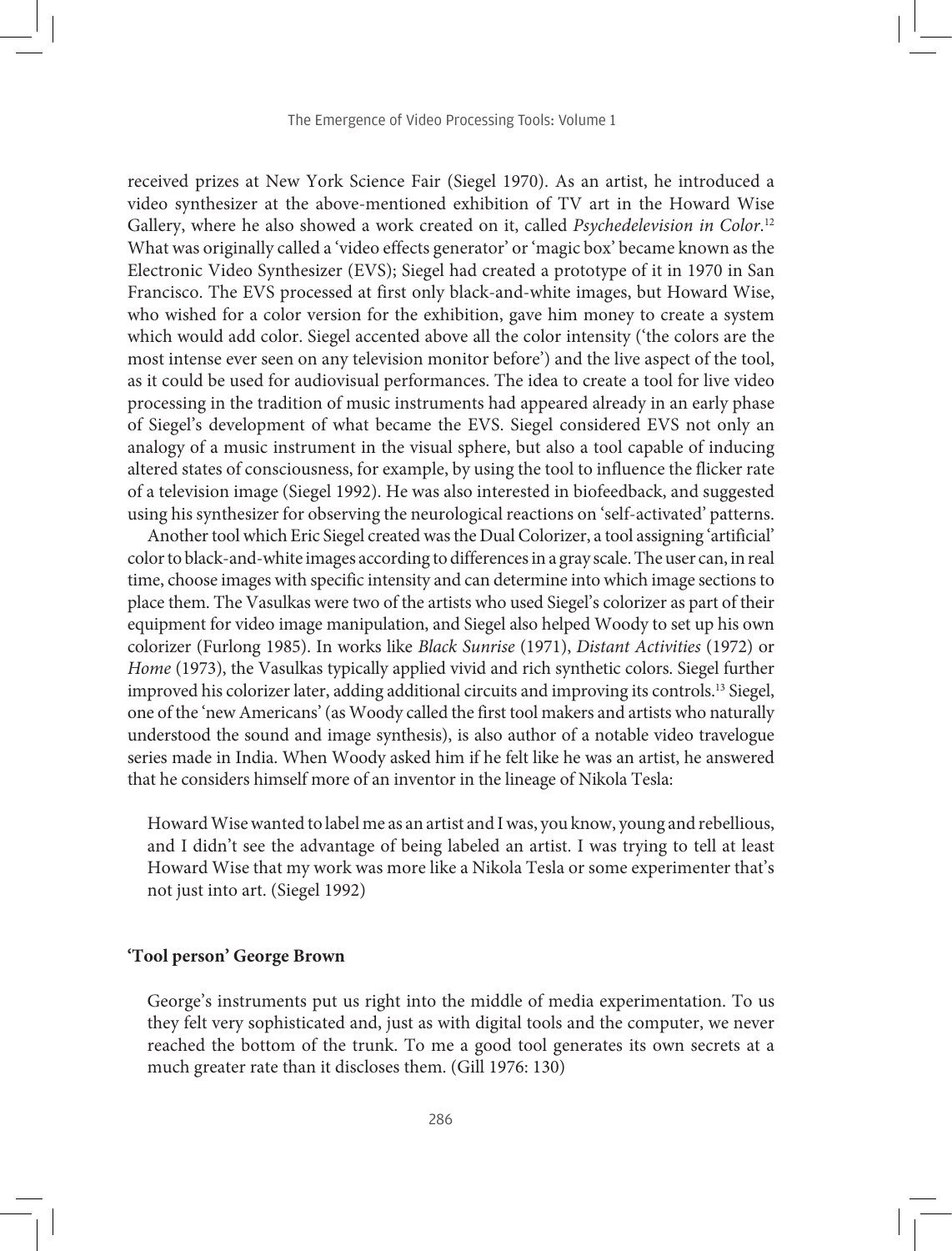The tape called *Evolution* (1971) is a play with retiming of the image, in which the horizontal and vertical synchronization pulses get 'in conflict.' Woody mentions that the work was decisive for the early period. The first part of it is created using video feedback in which variable image signals control sound synthesizers; the second part – containing a 'film strip' with the evolution of a man drawn from biology textbooks – shows a horizontally and vertically deflected frame. In the third, light rays are generated with the use of a sound synthesizer (Vasulka and Weibel 2008: 411). The tool called a Horizontal Drift Variable Clock (1972), or so-called drift clock, is an oscillator circuit providing an external source of synchronization, which enabled control of the horizontal movement of image, thus 'drifting' the image from its frame. It was George Brown, another distinctive technical workmate of the Vasulkas, who constructed the drift clock. Horizontal drift is part of the original Vasulka repertoire. While in *Evolution* the drifting event was still a pure chance occurrence – the 'broken cable', which results here in the accidental horizontal frequency deflection with a variable clock – it was possible to control the drifting frame, change its velocity or direction, shift it up and down or to the sides or diagonally to illustrate the 'plasticity' of an unstable video image. Considering the images used in the second segment of the work, the story of human evolution is related with the story of going 'out of frame'. Woody described the work as such:

A piece called later *Evolution* was our major aesthetic breakthrough. We found out, if you have two cameras, one locked into the ordinary sync, horizontal and vertical signal, and another which would be either superimposed or keyed, if you fed a different horizontal frequency into the camera keying over the other, the image would horizontally flow either left or right. (W. and S. Vasulka 1973: 10)

The Vasulkas approached video as a space phenomenon, and from the beginning tried to show their works on multiple monitors, using the same horizontally proliferating imagery. Their installation works from the beginning of the 1970s, such as *Calligrams*  (1970), *Matrix I* and *II* (1970–72), or *Discs* (1970*)*, where it was as though the image is stretched across a bunch of monitors, further disrupted the frame. In *Discs*, the visual motif of a semi-circle is used, into which smaller film roll circles enter in a continuously accelerating rhythm; the time delay of repeated signal inputs results in an almost abstract pattern.

George Brown, a Vietnam veteran of Hungarian origin, developed three decisive tools with the Vasulkas: in 1971, a switcher (sequencer); in 1973, a Multi-Level Keyer; and one year later, a Programmer. These new tools already suggested a less intuitive and more analytical approach to image making than with previous tools. Switchers and programmers are tools enabling an artist to program certain rhythms in connection with sound, and a keyer broadens the possibility of working with various image layers at one time. Returning to the early experiments with Alfons Schilling concerning binocular perception, the development of the Video Sequencer (George Brown's Video Sequencer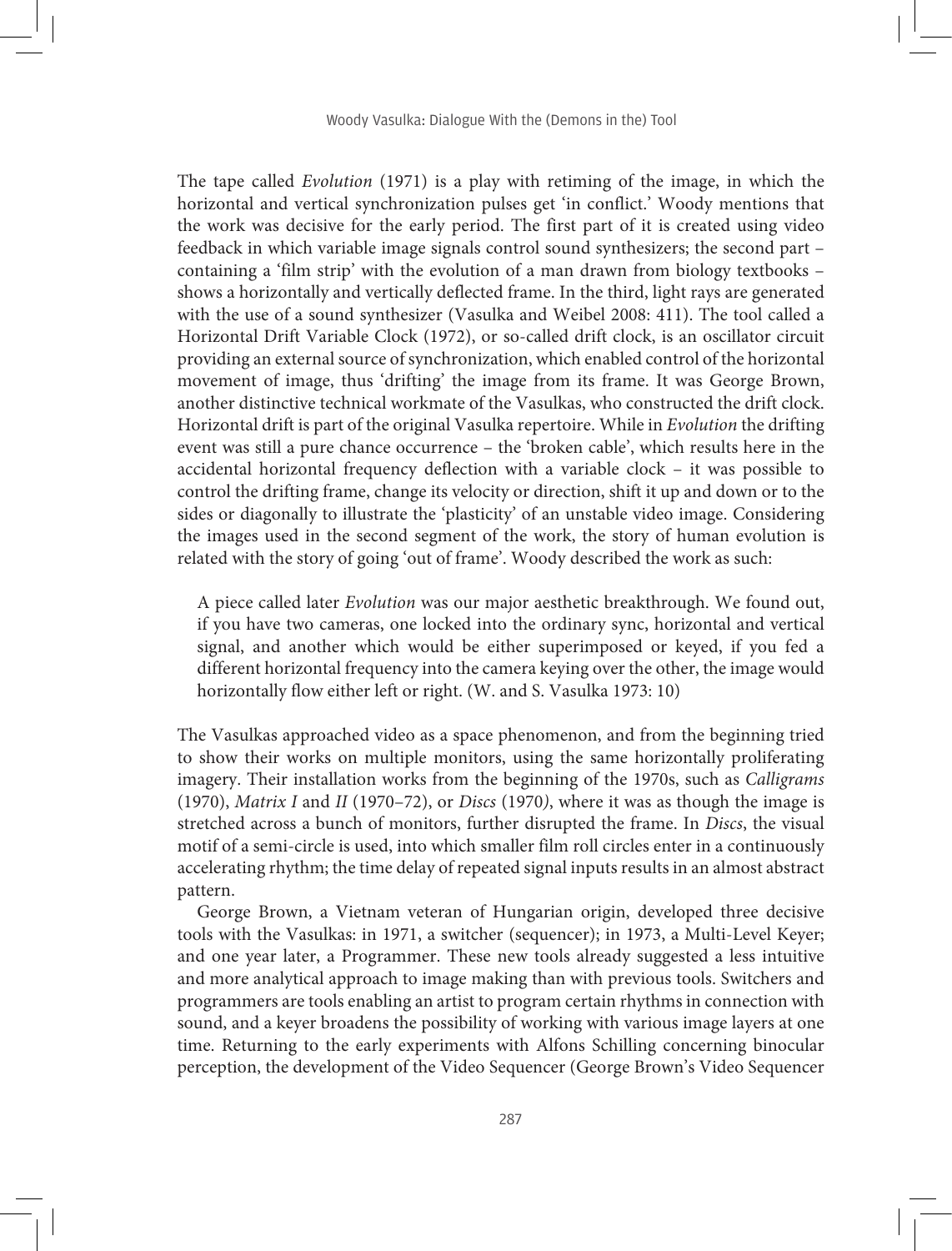

Figure 3. The Vasulkas' studio in Buffalo. (courtesy. Steina and Woody Vasulka).

alias Field Flip/Flop Switcher) was inspired by the desire to further analyze the imageforming process as a subsequent depiction of individual frames. The tool enabled the two fields creating the image frame to be treated separately; the digitally controlled switching between two sources could be tied to various parameters such as rhythm or sound vibrations in various rates. The switching process could be triggered by vertical synchronization pulses of video or by outside audio or video signals generated by a different tool (Gill 1976: 130). For example, the Vasulkas used sequencers in the work *Home* (1973), where they switch between two camera inputs depicting home objects, completed with the interrelation of sound and video signals. In *Noisefields* (1974), the switching is between the background and the circle in the middle, which constitutues the only visual 'content' of the work. One of the fields always contains pure color, while the other contains only video noise.

The Multi-Level Keyer was made for manipulation of more image layers. While ordinary tools of the time provided a two-layer input, the analog Keyer made it possible to work with six inputs at the same time. The tool, consisting of a digital 'key priority encoder' combined with analog keyers/mixers, received and lined up single inputs and placed them in image layers with various space relationships. In real time, it was possible to 'cut out' parts of the images and replace them with new ones. The user chose the brightness level of the boundary between two sources, and parts of the image above or below this level were replaced by a different image input. The tool was used in *Vocabulary* (1973), where electronic textures permeate the depiction of a sphere and Woody's hand moving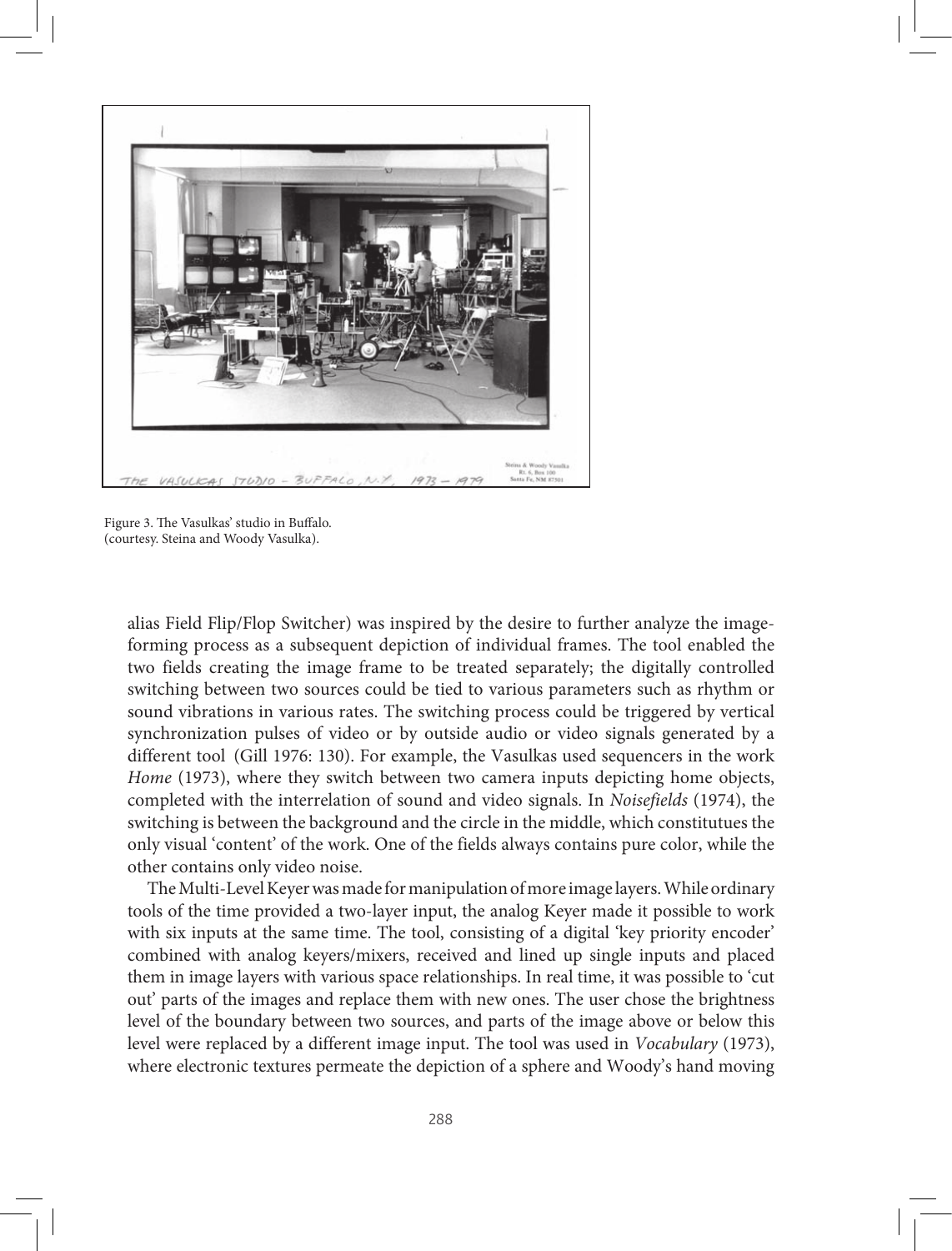above it. *Vocabulary* is an important work, which in its simplicity clearly demonstrates the early approach made possible by the Keyer, the echoes of which will appear in later works. Dialogue with the tool is described here with the shot of the artist's hand catching up to itself as electronic rays, as if tempted to leak further into the electronic spheres. In the somewhat didactic works *Solo for 3* (1974) and *1-2-3-4* (1974), the 'layering' of objects (numbers) of various sizes takes place, which causes illogical space relations. The illogicality of the space in video was commented on by Dan Sandin in his video demonstration, *Triangle in Front of Square in Front of Circle* (1973), where he explains that it is wrong to use concepts from common language to describe what happens on the screen:

You cannot refer to image planes as in front of or behind, etc., that is just an illusory human perception. The Cathode Ray Tube knows nothing of this, I can prove it to you. Shortly thereafter we got a tape in the mail illustrating that what appeared as a



Figure 4. Steina's face processed in the work *Time/Energy Structure of the Electronic Image*. (courtesy. Steina and Woody Vasulka).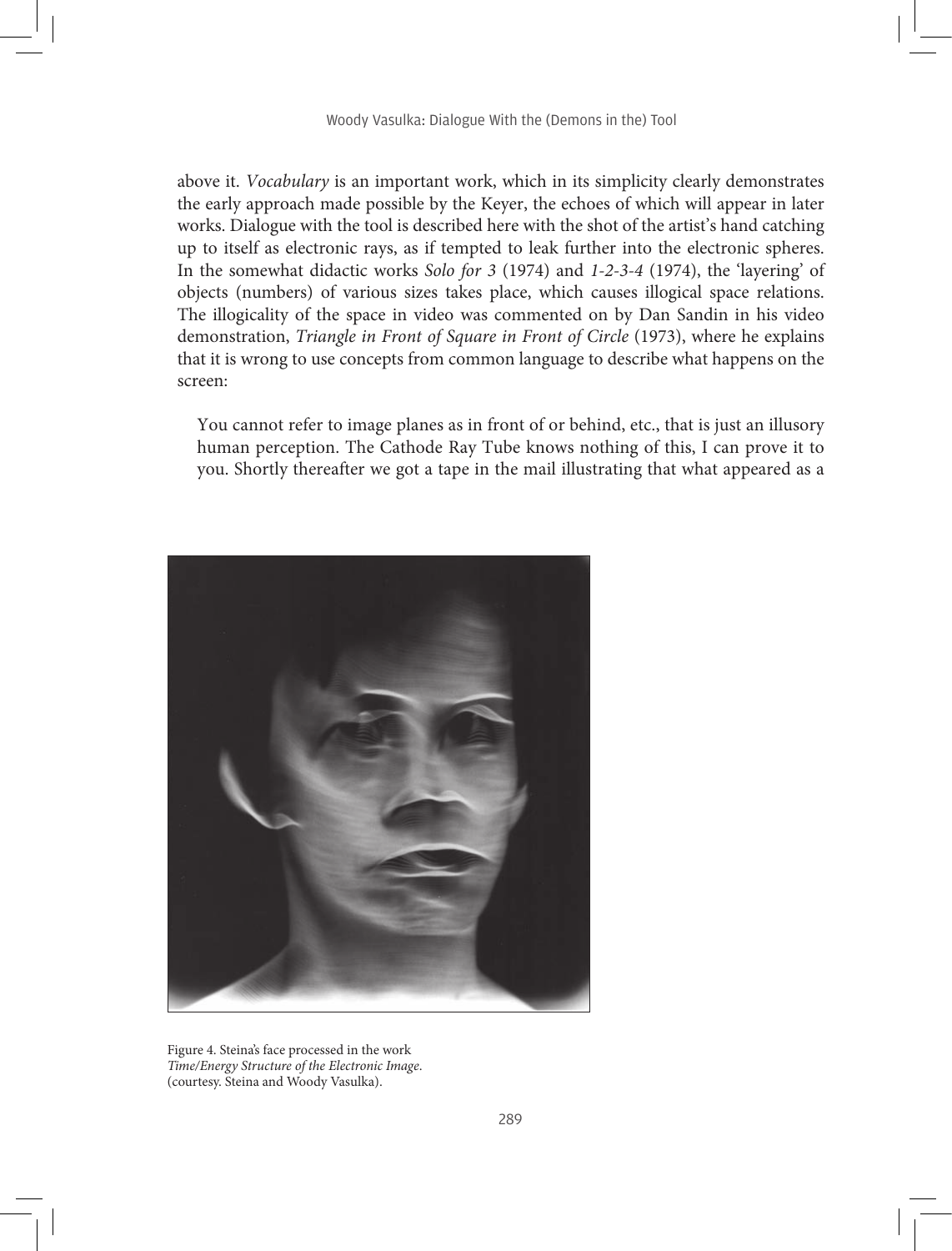circle in front of a square with a triangle behind the square, simultaneously showed the triangle in front of the circle. (Gill 1976: 132)

Both above-mentioned tools already contained some digital programming elements.14 Because the automatization of the process of working with the keyer was needed, the Vasulkas asked George Brown to construct a programmable instrument, able to pursue a sequence of operations. The first wholly digital tool, Programmer, could control the functioning of the switcher or keyer, store operating sequences and activate them in any given moment. Rapid switching appears, for example, in *1-2-3-4* or *Golden Voyage*. In later works from the 1970s, as with *Switch! Monitor! Drift!* (1976), *Orbital Obsessions* (1975-77*)* or *Machine Vision* (1978), Steina experiments with switching between various camera viewpoints in real time.

# **2.3. Buffalo: 1973–79**

In 1973, the Vasulkas moved to Buffalo, as Woody was invited to teach at 'the first department of media art ever to be established at a university'(Vasulka and Weibel 2008: 13), the Center for Media Study at the State University of New York at Buffalo (SUNY Buffalo), founded by Gerald O'Grady in 1972. It was certainly a unique environment in its attempt to create a sort of dream faculty consisting of some of the most original moving-image makers of the time; the Vasulkas worked there (Woody became faculty member in 1973, Steina in 1977) together with experimental filmmakers Hollis Frampton and Paul Sharits, documentarian James Blue, and musician and videomaker Tony Conrad.15 Although these artists were strong individualists and mostly concentrated on their own work, some mutual interaction and cooperation occurred.

# **2.4. Rutt/Etra and its use by the Vasulkas**

The effect of a vertical 'stretch out' of video's image lines, producing an illusion of 3D shapes, emerges from the use of a scan processor called the Rutt/Etra Video Synthesizer, named after its inventors (Minkowsky 1978: 5). The Vasulkas belonged to a group of key users; Woody partly constructed his model himself because he couldn't afford to buy the complete set.<sup>16</sup> Woody emphasized that working with the R/E pointed him towards a didactic approach:

Improvisational modes have become less important than an exact mental script and a strong notion of the frame structure of the electronic image. Emphasis has shifted towards a recognition of a time/energy object and its programmable building element – the waveform. (Vasulka and Nygren 1975: 8)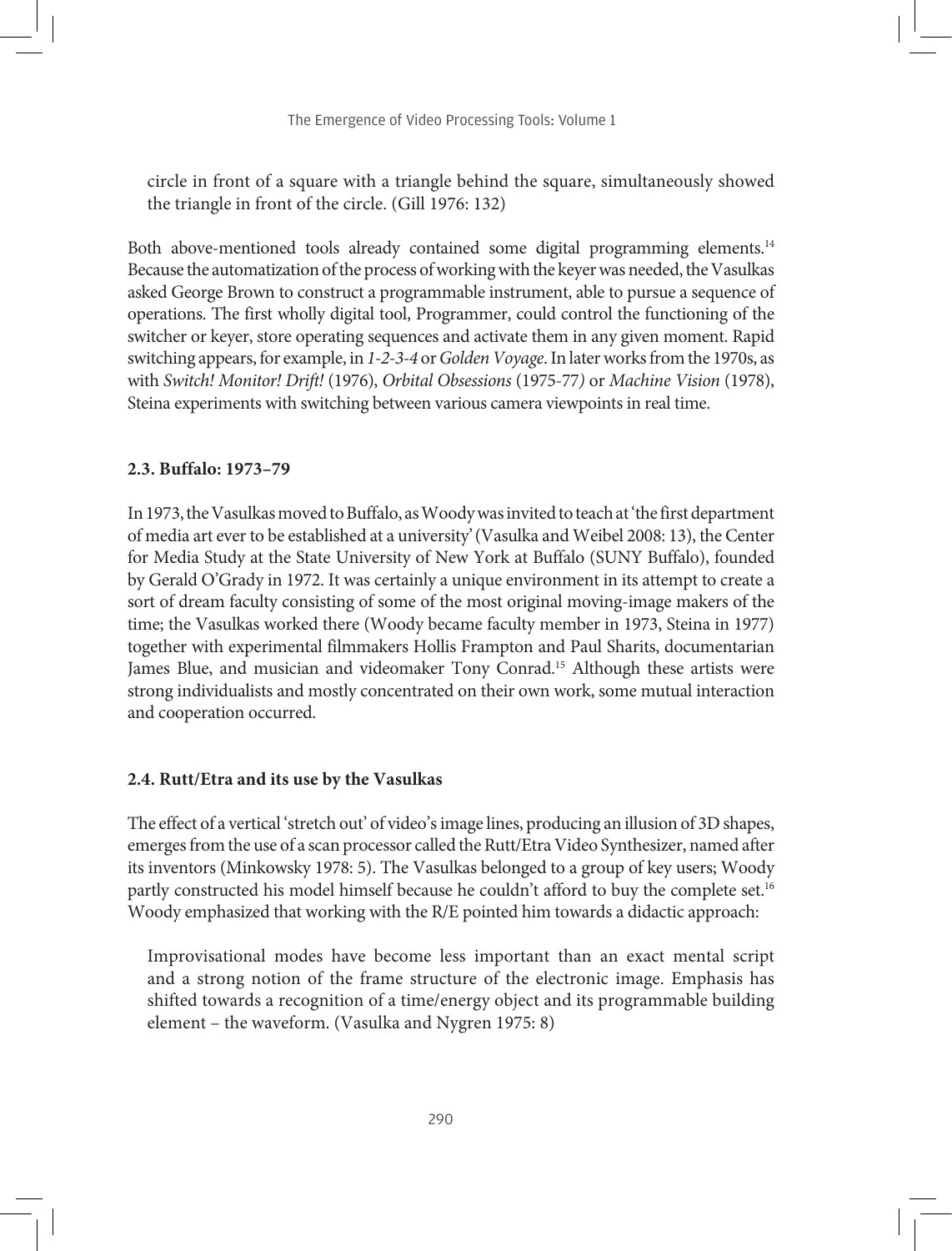The Rutt/Etra, which Steve Rutt created with Bill and Louis Etra in 1973, is an analog system controlled by electronic voltages, which enables the manipulation of distorted signals in real time.<sup>17</sup> The camera image is replayed on a small, built-in, black-and-white monitor adjusted for processing the television raster through 'deflection modulation'. The Rutt/Etra alters the regular scanning pattern, and this altered image is then recorded using an external camera to gain the right timing information again.<sup>18</sup> While the visual part of recorded reminiscences gets deformed (among them Woody's Moravian cottage with scanned chicks in *Reminiscence* [1974], shots from the city in *Telč* [1974], or streetview with cars in *C-Trend* [1974]), the real sound remains untouched. There is a different relationship between image and sound than in previous works; the elements do not influence each other but are in contrast – sound remains the connection with reality. The camera imagery is deformed in such a way that the image lines follow the contours of the depicted objects. Not only do lines deform the process, but also the shape of the frame itself gets violated: in *C-Trend*, the street-becoming-object turns over its axis in an empty space, receives shape from a left-to-right rotating surface, and finally gets slanted. The empty space among the objects is filled with video 'noise', in this case created by blackout intervals which normally fill the 'gap' between the scanning of singular fields.<sup>19</sup>

The video frame is also suspended in an electromagnetic field in *Grazing* (1976), where the recording of sheep on an Icelandic pasture gains a cylindrical, moon-like shape. *No.25* (1976) is not the result of camera imagery, but of an empty television frame: the image information (noise) is curved into a cylindrical shape of circles shifting up and down; the compressed lines become visible, accompanied with the internally generated synchronized sound. The Vasulkas used the Rutt/Etra as part of a larger tool set in other videos; for example, in *Soundsize* (1974), the pattern of points is modulated by the synthesizergenerated sound, and at the same time influenced by scan processing, which makes the point area lift, creating 3D shapes. The effect is similar in *The Matter* (1974), where the abstract shape is variously curved in relation to generated waveforms in sine, triangle and square shapes. Later, Woody uses the invented video effects in the service of narration in *The Commission* (1983), a story about the relationship of two artists, composer Hector Berlioz and violinist Niccola Paganini: the stretched-up lines appear in the final scene in a mortuary, where Paganini's body becomes a moving clutter of colored lines as if deprived of its physicality. Moving 3D objects in *Art of Memory* (1987) refer to the spatial metaphors of antique memory techniques as described by British historian Frances Yates (Yates 1966). It seems as if here for the first (and perhaps last) time the technology was used as a connection with narrative content.

Beginning in 1974, influenced by working with the Rutt/Etra, Woody became interested in a theoretical reflection of his work with the electronic image. The raster imagery photo recordings called *Time/Energy Structure of the Electronic Image* (1975– 76), provide a simplified encyclopedia of effects enabled by a scan processor. Part of the cycle was published in 1975 in *Afterimage*, with the article Woody wrote together with Scott Nygren called 'Didactic Video: Organizational Models of the Electronic Image'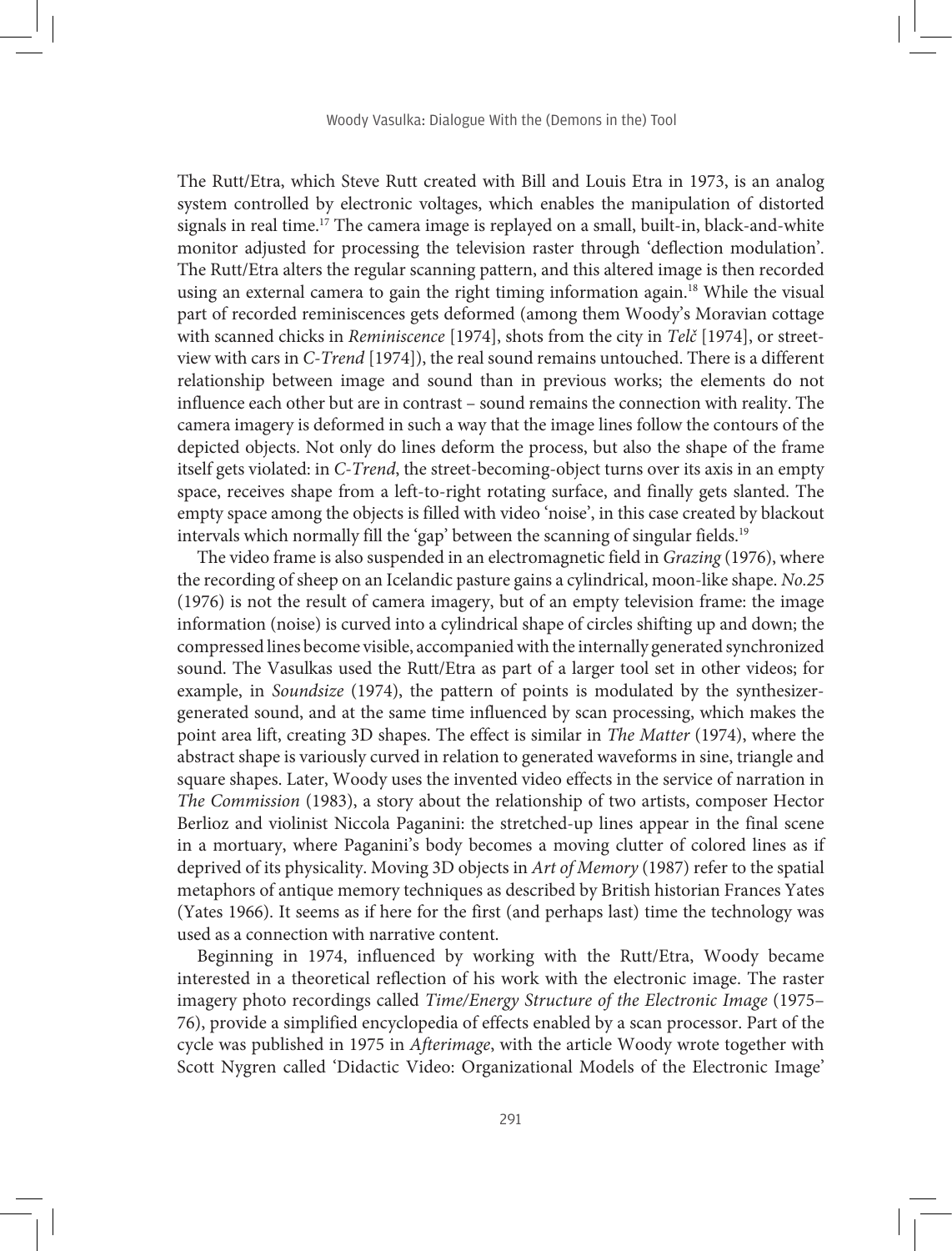

Figure 5. Woody Vasulka shooting *Art of Memory* (1985). (courtesy. Steina and Woody Vasulka).



Figure 6. From the exhibition 'Vasulka. Steina – Machine Vision, Woody – Descriptions' organized by Linda L. Cathcart at Albright-Knox Art Gallery, Buffalo, NY (1978). (courtesy. Steina and Woody Vasulka).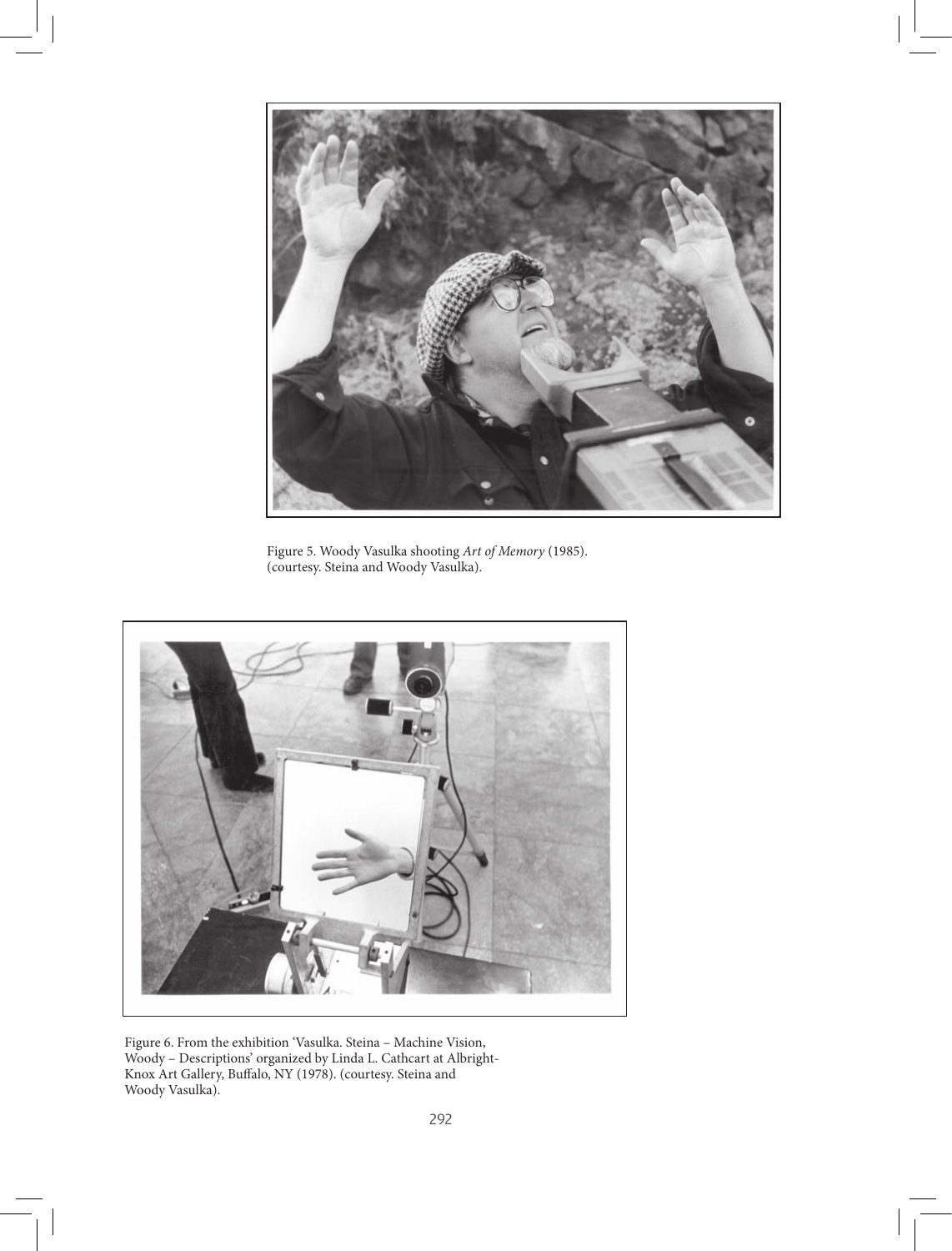(Vasulka and Nygren 1975: 9). To be able to fully grasp the process of image generation, Woody used a series of static images describing the electronic image step by step; he repeated the process later with digital imagery. His chosen basic elements, simple waveform shapes (sine, triangle, square) and camera inputs (Woody's hand and face), went through several stages of scanning deformation, creating a certain encyclopedia of effects at hand.

#### **2.5. 'Color-Frames-Analysis Machine' (for Paul Sharits)**

In Buffalo, Woody became more interested in a theoretical elaboration of the difference between film and electronic image. The effort to make a theoretical summary of experiences with electronic images to that point is documented in the transcript of lectures, which Woody presented in five May evenings of 1976 (Vasulka and Weibel 2008: 411–19), and in which he tried to suggest the necessity of inventing a new language to talk about electronic material. Woody also mentions the work of Paul Sharits, one of his faculty colleagues, and Sharits's desire to 'free the film frames' by way of rerecording a tilted filmstrip repeatedly put in the film gate. Woody shared Sharits' interest in defining the basic elements, the 'essence', of the medium. The main objects of Sharits's 'abstract narrativity' are elements usually hidden in cinematic presentation such as film perforations, the flatness of the screen or film frames. For Sharits, who is one of the key agents of 'flicker film', the fascination with the question of 'what happens between images' was as crucial as it has been for Woody.

Inspired by the dialogue with Sharits, Woody constructed a tool for manipulating colored frames. The grant application for 'Vasulka/Sharits Stroboscope Project'20 describes the device for creating 'color-field motion picture films' by programmable color mixing. A time-setting machine was found at the dump in Horseheads, a city in upstate New York; the machine included a stroboscope, which was used for constructing the tool, which in turn enabled the creation of color sequences from an RGB filter (Dolanova 2008). A computer interface, using an algorithm created by another member of the Buffalo crew, Tony Conrad, was used to control lights and frame advances of the camera, and to reproduce the color scale onto 16mm film. However, Paul Sharits was not interested in the tool as much as Woody expected, preferring the handmade creation of the scores and their subsequent animation. Woody returned to the idea of the device later during the exhibition 'MindFrames' at the ZKM Center for Arts and Media in Karlsruhe, Germany, where, with the help of media artist and scientist David Link, he prepared a program for generating colors on the basis of Sharits's work. The visitors could repeat the creative process of making color flicker films using video analysis stations.<sup>21</sup> However, Woody's lasting sphere of interest in 'what happens between very fast frames' would require further research on the border of electronic arts and the science of perception.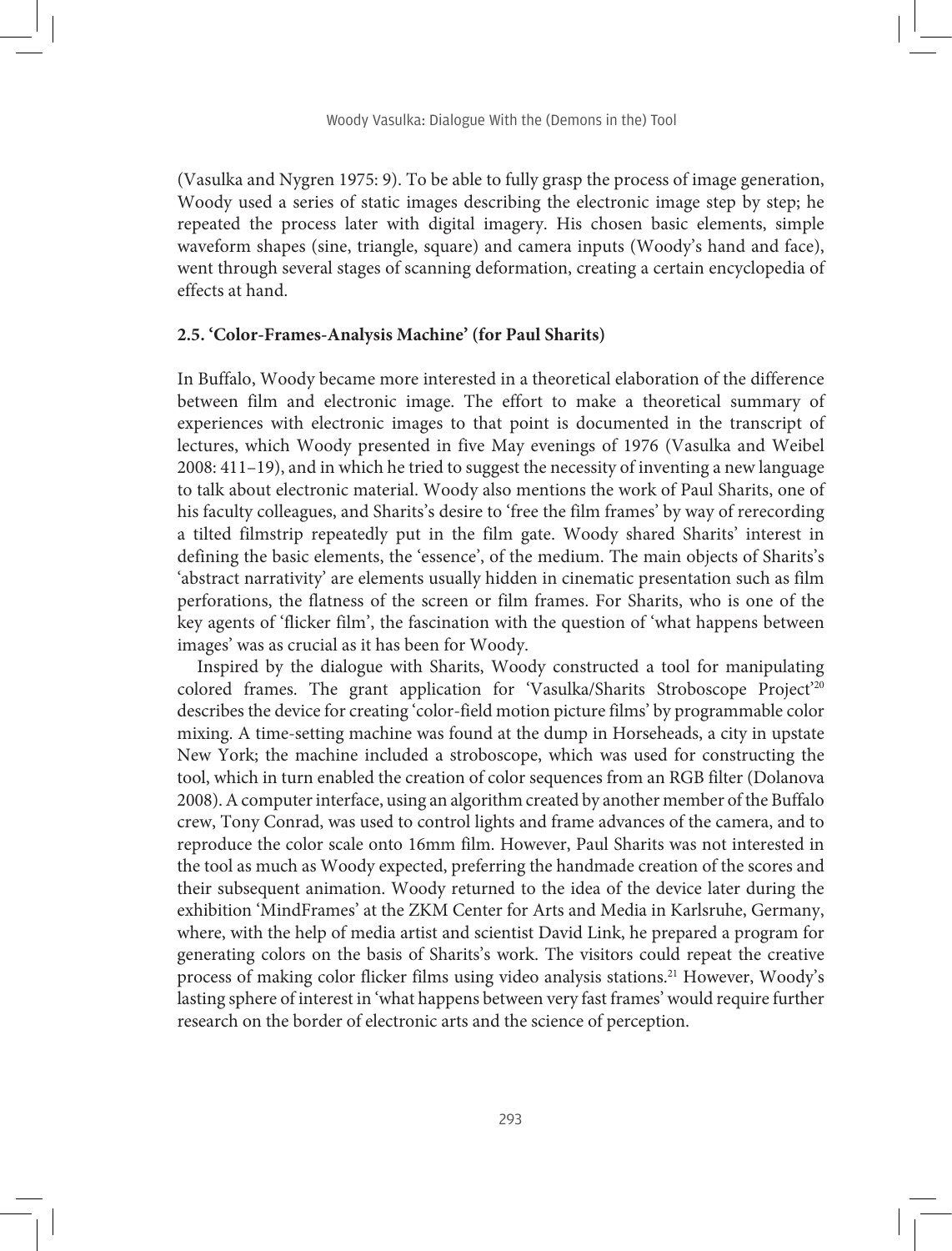# **3. From analog to digital**

One of the subjects of the above-mentioned lectures is the transfer from analog to digital processes, which was dealt with on a practical level by both Steina and Woody in the process of constructing and testing their first digital tools. The transfer to digital systems brought the necessity of dealing with a new language of codes, and the 'syntax of binary images' changed the character of the dialogue with the tool. Woody mentioned that the necessity of translating the analog continuity into 'digital leather' was a 'little tragic moment', when the world of complete control and self-sufficiency was replaced by the world of computer programming which required a much larger amount of cooperation (Dolanova 2008). Woody dove into the world of optical fibers to find the worlds of new poetics, awaiting the exploration *and* explanation.

### **3.1. Digital Image Articulator**

At the beginning of the tape *Cantaloup* (1980*)*, Steina, Jeffrey Schier and Woody sit behind the table. We hear Steina's voice, explaining the development and (planned) use of the tool called Digital Image Articulator:

In the summer of 1978 we decided to build a digital image tool. In the tradition of video, our work with the computer had to result in an instantly moving image, which would involve a large amount of numbers in real time. (S. Vasulka 1980)



Figure 7. Steina with her *Machine Vision*  installation at the Albright-Knox Art Gallery (1978). (courtesy. Steina and Woody Vasulka).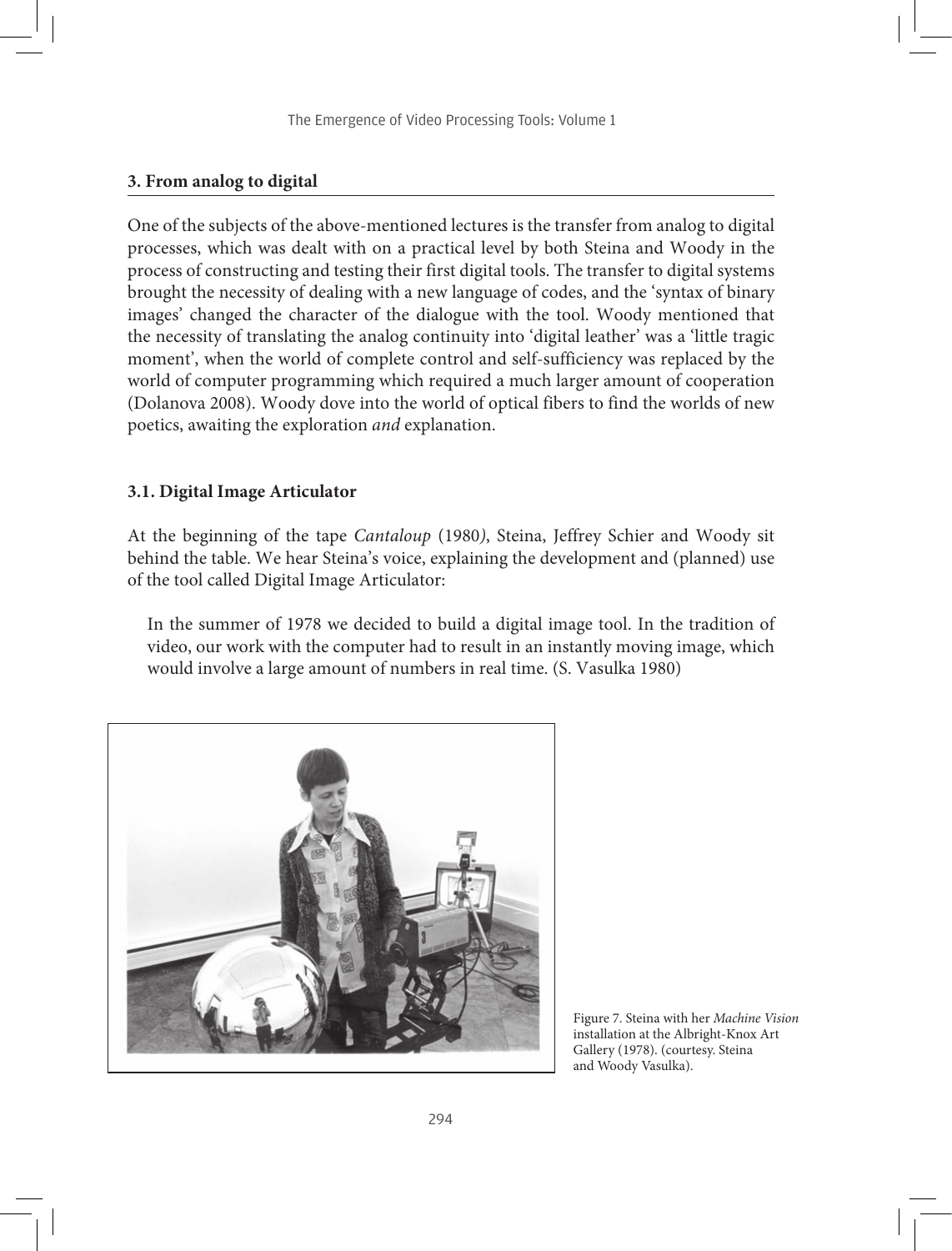Following this is the shot of a working table, and Woody and Jeff discussing what is seen:

Jeffy took the challenge to design such a tool which took 18 months from its inception to where it is now, which is by no means finished. Some 20,000 connections were wired by Woody and the device expanded from the planned four boards to eight. (S. Vasulka 1980)

A shot of Woody wiring and the description of the digitizing process follows the one described above; the image is 'sliced' into sixteen numerical values from the brightest to black. The proclaimed desire of the artists to 'look behind the image' was about to lead to the discovery of how the image is expressed by digital code. Woody's head appears in many colors, a hand is typing on the keyboard and the image gets transformed into a black-and-white version. Steina explains pixels and how you work with them: a shot of the street appears, at first not manipulated, later modified, 'briefly held in memory' and thus pixelated. 'Enter a character to grab the frame': Steina's face is being 'frozen' and pixelated by typing the commands on the keyboard. In the next sequence, the image of Woody is multiplied and his fourfold face is subjected to interruptions and pixilation in four time variants. Finally, everybody's image is subjected to multiplication: Woody engaged in 'absolutely senseless movement' of hand waving; Jeffrey playing with the sphere and blinking; and Steina prompting Woody to give her the close-up of her eyes. The work expresses a fascination with the fact that there is still real time, that you can 'see



Figure 8. *Descriptions* by Woody Vasulka at the Albright-Knox Art Gallery (1978). (courtesy. Steina and Woody Vasulka).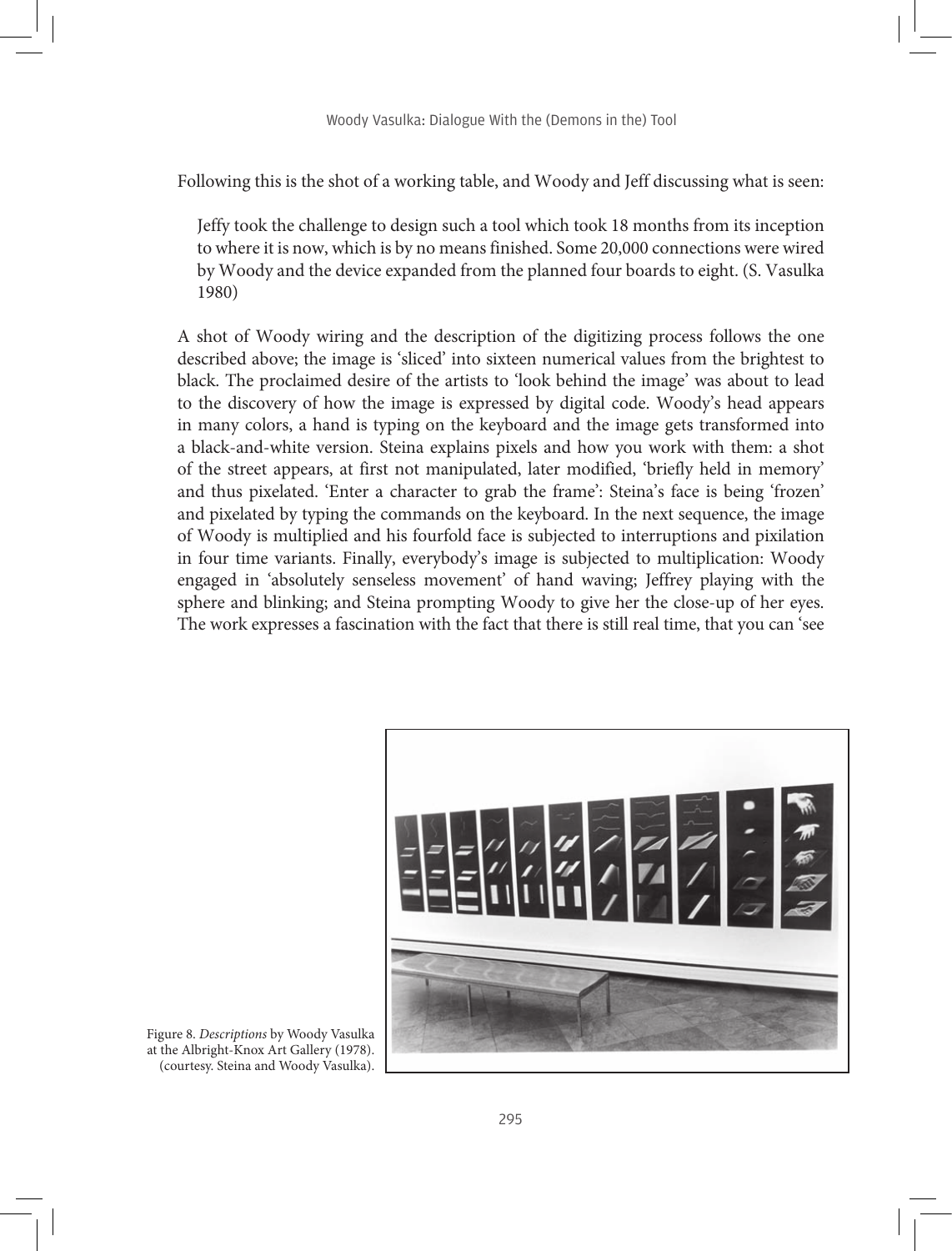the phenomenology of frame and field', and also do things that were not possible in video, like freeze the image in any moment or deal only with a specific part of the image.

Woody and Steina collaborated, beginning in 1975 with the physicist Don McArthur, computer scientist Jeffrey Schier and musician and programmer Walter Wright to build the tool, originally called Digital Image Processor, from which the Digital Image Articulator (DIA) later developed.<sup>22</sup> The main function of the Articulator was to process coded images in 'interactive real time' by transferring analog images into digital. The key was the requirement of real-time dynamic processing, even though at the beginning only low image resolution was possible, because the Vasulkas wanted to follow their modus of observing the system and working with images in real time (W. Vasulka 1978). The Vasulkas tested the DIA between 1979 and 1987, but it remained in a prototype stage. In a manual from 1979 written by Woody, Jeffrey Schier and Tom Moxton, they describes its functioning: it processed encoded images, transferred analog to digital, turning video signals to logical values of binary code. This numerical 'image' content was scanned and stored by a system of eight frame buffers in such a way that each light value was assigned a numerical value in a matrix of 128 x 128 pixels. Then various processes like image inversion, compression and frame expansion, outlining, changes of contrast, and pixelation were possible, including experimenting with feedback of programmed digital effects (Vasulka, Schier and Moxton c.1979).

As with processes of an analog world, Woody tried to explain the process of digital image development in a didactic way. In the text 'Syntax of Binary Images', published in *Afterimage* in 1978, Woody described his first encounter with digitally organized imagery, where the operations of binary code became a principle of image processing (Hagen 1978). Part of the article was an image tableau depicting the alterations emerging from the interaction of two structures in an arithmetic logical unit (ALU); the aim was again educational and by no means narrow in order to create a 'universal image score'. The ALU could carry out operations on two sets of 4-bit inputs at the same time, so the image groups A and B were used. The whole set consists of Tables 1–13, each including 16 images, resulting in 16 various arithmetic operations in different resolutions.

The work with the Articulator is documented in the tape *Artifacts* (1980). The transfer into the digital sphere is visualized in the shot of a sphere, which is subjected to pixilation, and we hear Woody's commentary, part of which is a famous declaration:

By *Artifacts* I mean that I have to share the creative process with the machine. It is responsible for too many elements in this work. These images come to you as they come to me, in a spirit of exploration. (W. Vasulka 1980)

Then he encourages the viewers to blink their eyes, move their head, freeze and unfreeze the tape a few times while watching it, and thus metaphorically participate in the process of image forming. A black-and-white image of Woody's hand appears, the outlines of which spread over the surface, covering more and more of it until it is completely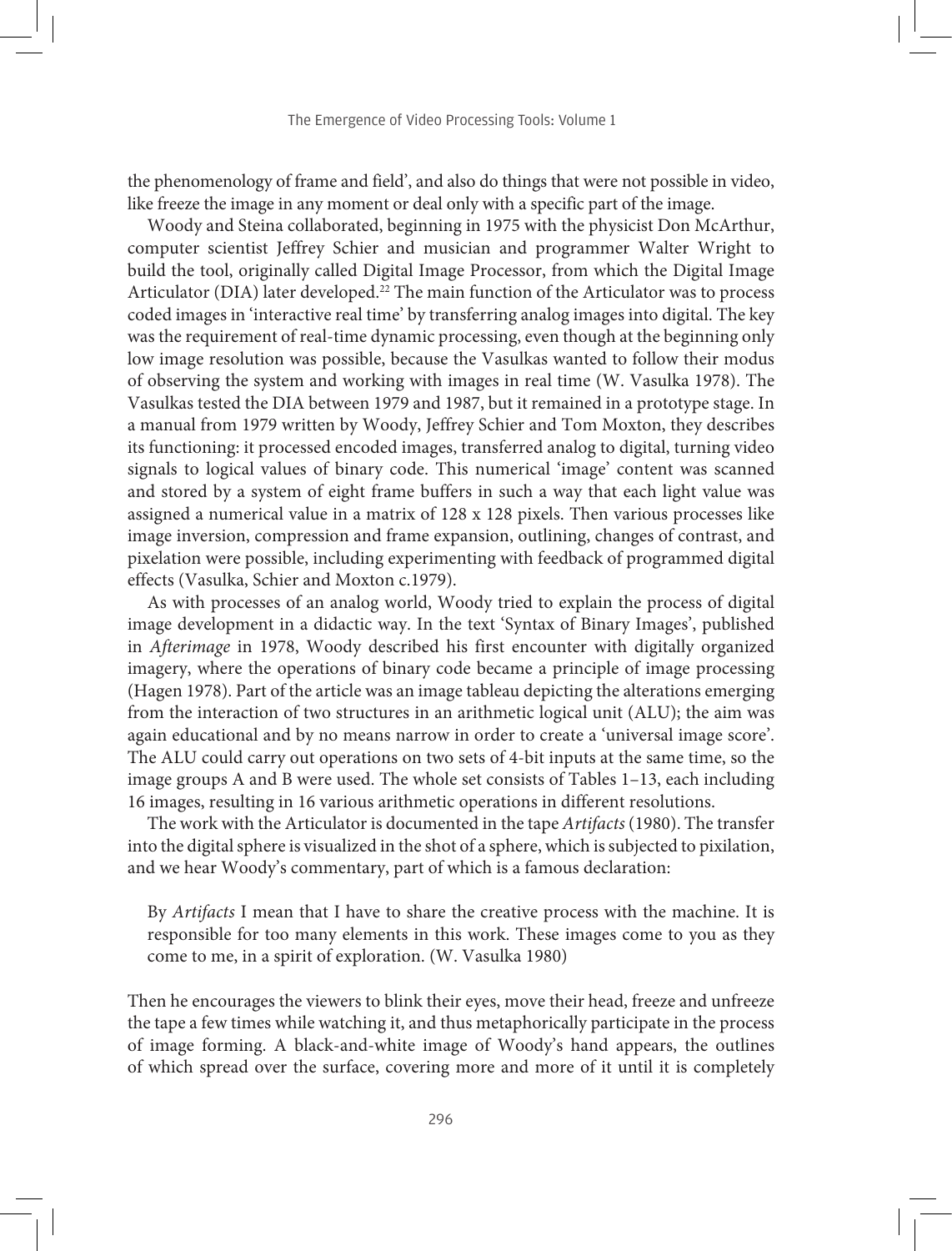covered. While the first part of *Artifacts* reminds us of *Noisefields* in the relationship of the circular surface or hand to the 'background', the following colored section with the shot of Woody's hand in front of the sphere refers to *Vocabulary*. In another part, the shot is multiplied; a shot of Woody standing in the kitchen is zoomed in and out and shifted to the sides, then switched in synchronization with the sound. Finally the whole image is stretched vertically and horizontally until it reaches complete abstraction. In another multiplied image, a speeding zoom causes the images to look like a surface of vibrating spheres. In a following color shot, the sphere is filled with the black-andwhite 'reflection' of the whole, and the movement of Woody's hand above the sphere is repeated inside it. This folding of the image into itself evidently refers to *Vocabulary*, where the hand was getting light beams out from the sphere; here Woody has the image as if in his hand and his movements influence the movement inside the sphere. *Artifacts* visualizes the possibilities of digital image manipulation and also the relationship to the analog sphere, especially by using the same initial imagery (sphere on background, hand, face), which makes this link evident. The elements descend into a detailed image analysis of the digital world as it discloses a larger amount of control. The working description for the DIA states:

In computer imaging our attention to composition has almost all been consumed by a concentration on a single field formation. The density of events associated with this action, vocabulary, and a presence of a strong imaging myth, has fully satisfied our need for narrativities. We have directed all our attention toward that territory. (Schier 1978)

The minimal imagery put in the context of the digitizing process results in a typical, almost surreal magic in these first digital works. As in previous analog works, within the digital sphere a large part of the work consists of documenting the artists' relationship with the tool, and the process of 'testing' the tools remains the major concern of the artists. The bridges of analog and digital are visualized also in Steina's *Selected Treecuts* (1977) with its periodically stopped and pixelated shots of trees, or in *Bad* (1979) in which Steina works with the shot of a woman's face in correspondence with sound and image (audio signal decides when and how the images stored in computer memory appear on the screen). In the work *In Search of the Castle* (1981), created together with Woody, pixilation is used in 'narration' about the journey into the digital sphere, which becomes more and more overwhelming. Also in *The Commission* (1983) there are the sequences referring to the work with the Articulator: for example, the initial part with the image of multiplied hands and the dead body of Paganini; sequences of rapid switching between two video sources in which Berlioz, dressed in a white suit, mingles with pixelated landscape and clouds; or in the final scene of Berlioz alternately talking and playing harmonica.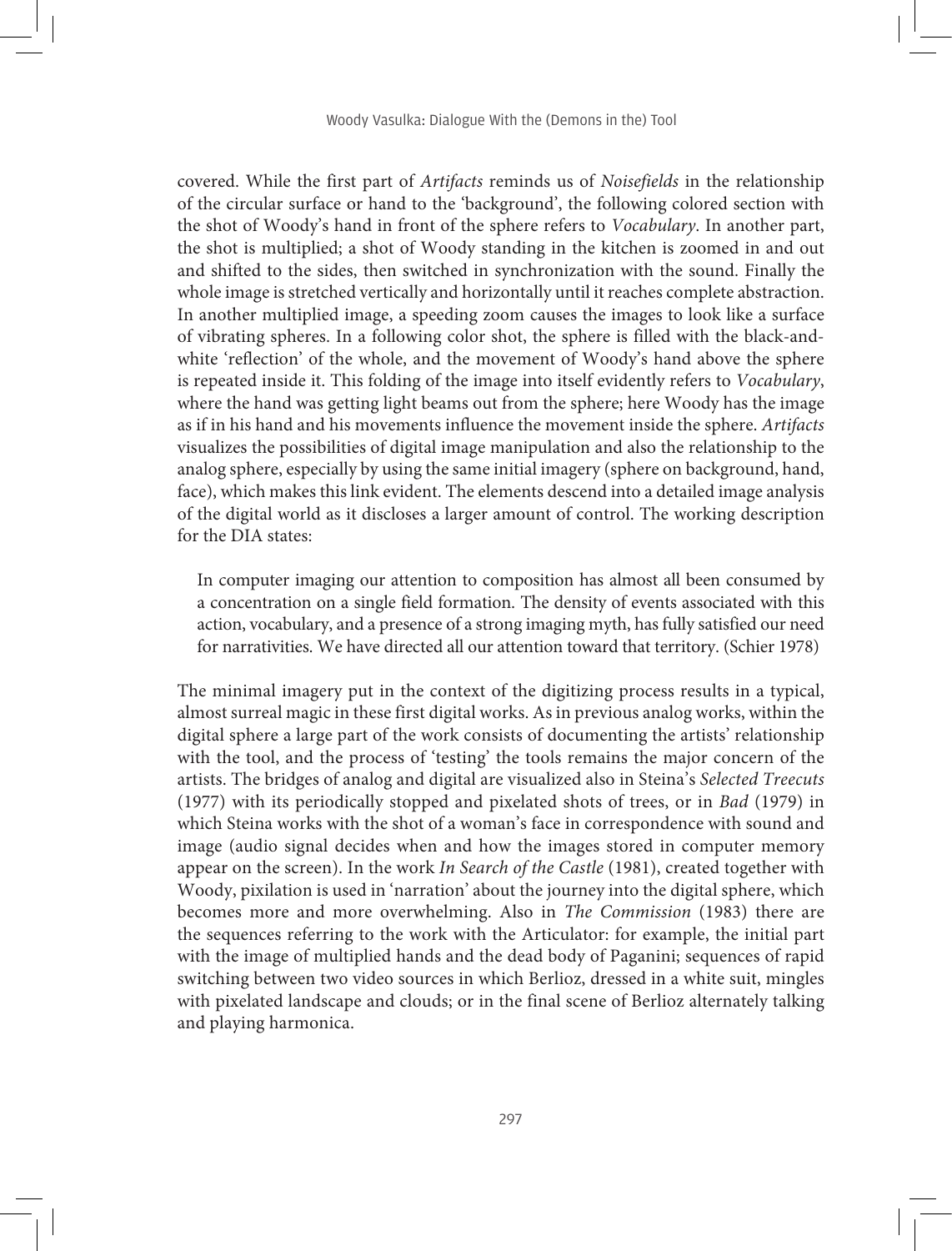

Figure 9. Screenshot from *Artifacts* by Woody Vasulka (1980). (courtesy. Steina and Woody Vasulka).



Figure 10. Woody Vasulka working on *The Brotherhood*. (courtesy. Steina and Woody Vasulka).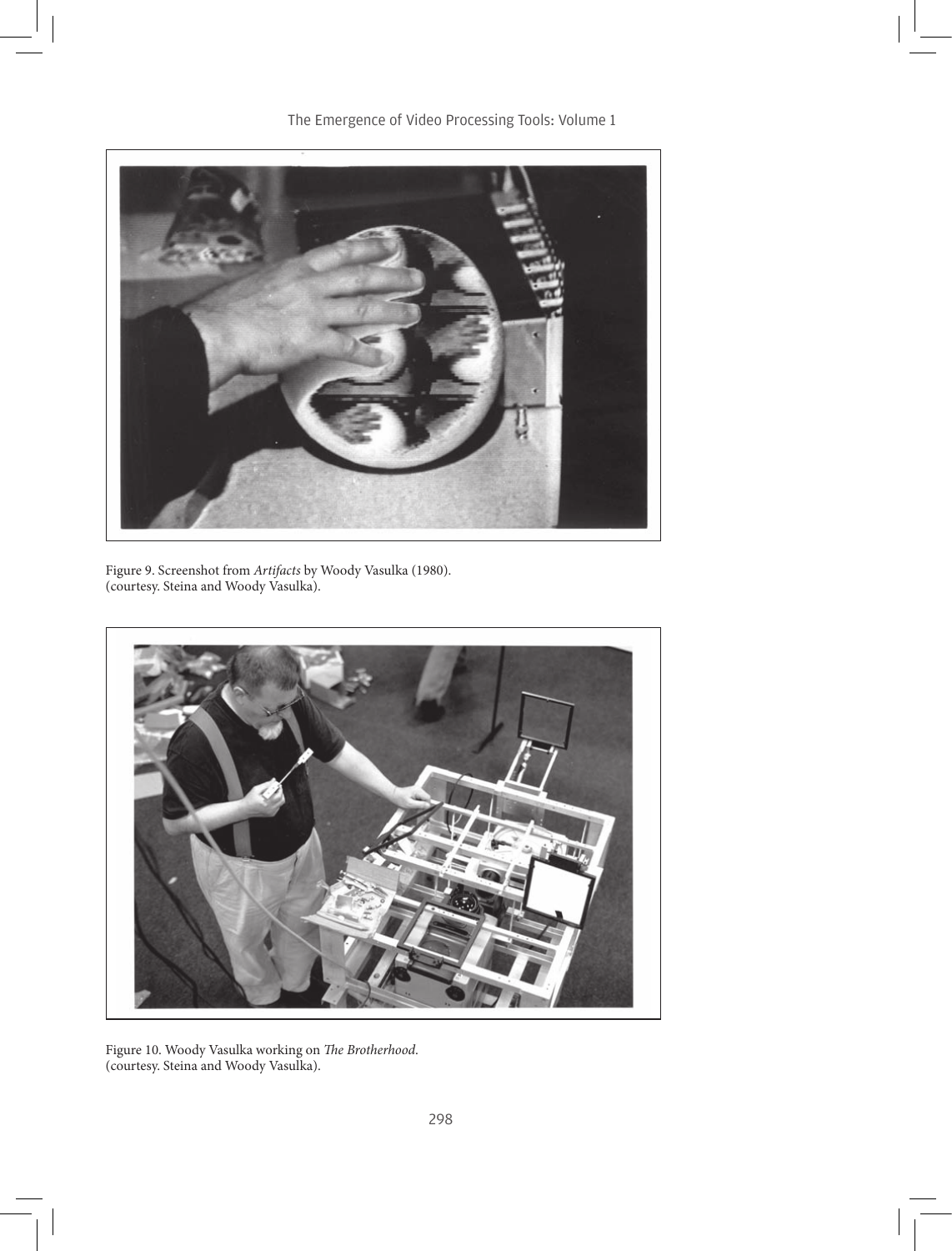#### **4. Santa Fe**

The Vasulkas have been living in Santa Fe, NM, since 1980. They discovered that the environment there is suitable for working and contemplation, with their custommade adobe house-studio being constantly filled with cassettes, monitors, (parts of) installations, computers and found equipment that Woody had been collecting since the New York years. After the narrative opuses of the 1980s, such as *The Commission* (1983)



Figure 11. Woody Vasulka with *The Maiden* (Table 6 of *The Brotherhood* installation). (courtesy. Steina and Woody Vasulka).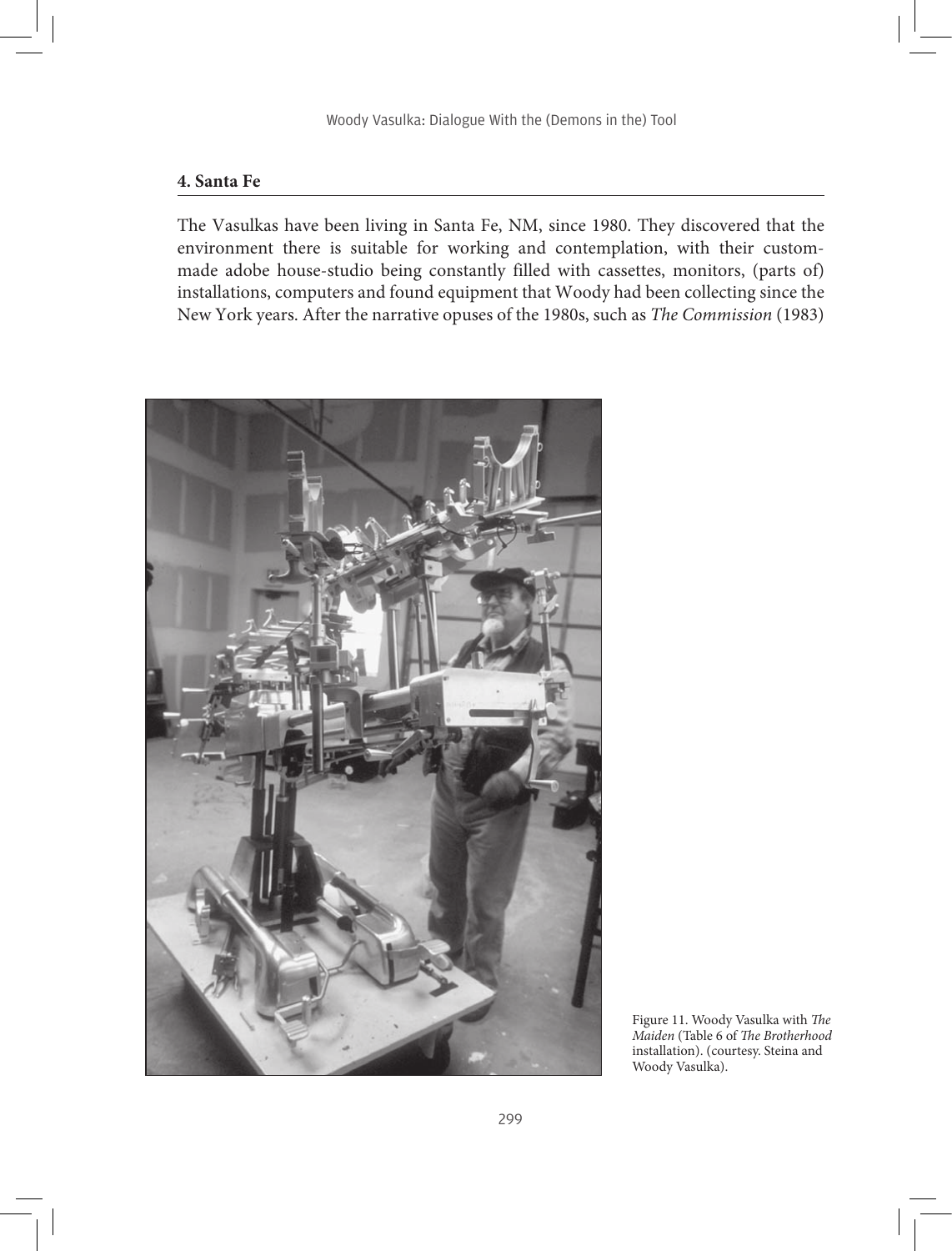

Figure 12. Woody and Steina Vasulka and friend, Santa Fe, NM (c. 1992). (courtesy. Steina and Woody Vasulka).

and *Art of Memory* (1987), which in a way summarized the invented analog and digital effects, Woody began to construct his series of robotic installations, *The Brotherhood*, at the end of the 1980s. Conceptually *The Brotherhood* followed the experiments of the 1960s and the cycles of *Machine Vision* created by Steina in the 1970s. In this work he is also reflecting his childhood collecting of airplane gadgets and his previous experiments with physical engineering (W. Vasulka 1996: 65–72).

#### **4.1. Demons in the tool:** *The Brotherhood*

Woody's essay on male inclinations towards war, ironically titled *The Brotherhood* consists of six 'Tables'; the first was the piece called *Theatre of Hybrid Automata*, and another followed in 1990–96. The work engages the machine's leftovers, 'idling in the junk fields of the Southwest, their electronic nervous systems, their hydraulic and pneumatic networks, ripped apart and bleeding' (W. Vasulka 1996: 65). He decided to cannibalize them and their structural intentions so that their 'spirit' is reoriented for the cultural purposes of navigating in image space. Parts of the equipment were brought from Buffalo by Woody, others were gained in auctions, and some came from Black Hole in Los Alamos. The whole cycle was exhibited at NTT InterCommunication Center in Tokyo in 1998.23 The installations use hybrid optical, mechanical, robotic, and pneumatic systems in connection with digital technology, and work with the discrepancy between traditional cinematographic space and the new digital space. Woody cooperated with software designers Russ Gritzo and Tim Odell, system administrator Bruce Hamilton and robotics technician Roderick Peyketewa.

Woody's underlying aim to touch the possibility of autonomous machine behavior refers to the literary works by Czech sci-fi predecessor Karel Čapek, who became famous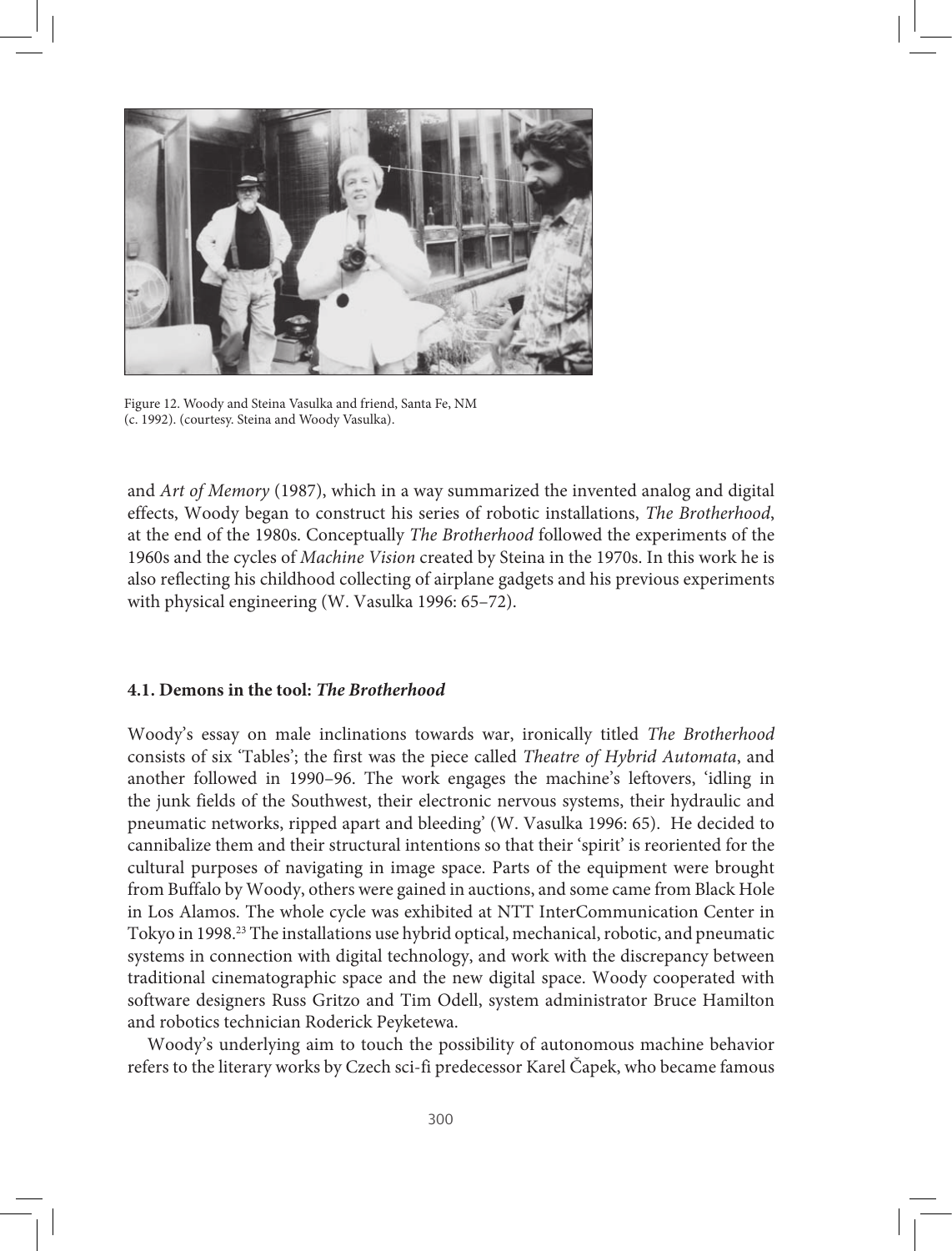for using the word 'robot' for the first time in 1920 in his drama *R.U.R.*, which revived the subject of a machine-android revolting against its creators, then finally showing some naturally developed intelligence and feelings (Čapek 1990). Russ Gritzo wrote in his catalog essay about *The Brotherhood*'s 'soul in the machine' (Gritzo 1999: 113–15), that Woody decided to establish a means of communication among the various devices in space, 'ranging from sensors to musical instruments to robotics'. The software called Intercom translates output from system devices into commands that each of the other units understand. The next level was added in 1997, when the operating system UNIX added the level of 'authenticity' to the machine, and the 'Actor' architecture emerged:

In essence, an Actor is a stand-alone, real-time software program that takes 'cues' from the real-world and delivers them as commands to real-world devices, according to its programming. The goal of Actor architecture is to provide a means in the software that, like a character in a drama, will perform a single, predictable role. Once activated by the stimulating device, the Actor communicates a specific response that results in a specific behavior. (Gritzo 1999: 113)

Actors can also communicate with other Actors, and while each Actor functions in a predictable manner, Actors show an 'organic' behavior. Russ Gritzo explains:

I particularly enjoy the 'biological analog' invoked by Actor architecture. A network of loosely related, atomic processing units cooperating to bring about a high-level behavior, is very close to the structure of simple biological systems. The use of this 'connectionist' model as part of the art's implementation is one of many unique features of the Vasulka systems, which are, in fact, authentic down to the lowest software level. (Gritzo 1999: 115)

The fact that the operational procedures of these electromechanical devices are not 'psychologically dependent', as David Sears Mather stressed (Mather 1999: 105), is probably the key feature for Woody, who tries to 'disclose' a sort of intelligence in the machine, find 'demons' operating within it and dialogue with them. He mentioned the inspiration gained from Russian theater innovators from the beginning of the twentieth century (e.g. the biomechanics theory of V. E. Meyerhold), who advances the idea of a global theater system where actors should become closer to machines – their locomotive apparatus mechanized – while at the same time being able to observe and reflect their own position as actors (Dolanova 2008).

The military hardware of the first of *The Brotherhood* works, *Theater of Hybrid Automata*, orientates itself thanks to a rotating camera assembly (a robotic gyroscope used for missile navigation) in the middle, monitoring 360-degree space, and operating in the environment surrounded by four target screens. A synthetic voice states the position of the head, and a video camera sends the image of phased installation observation into the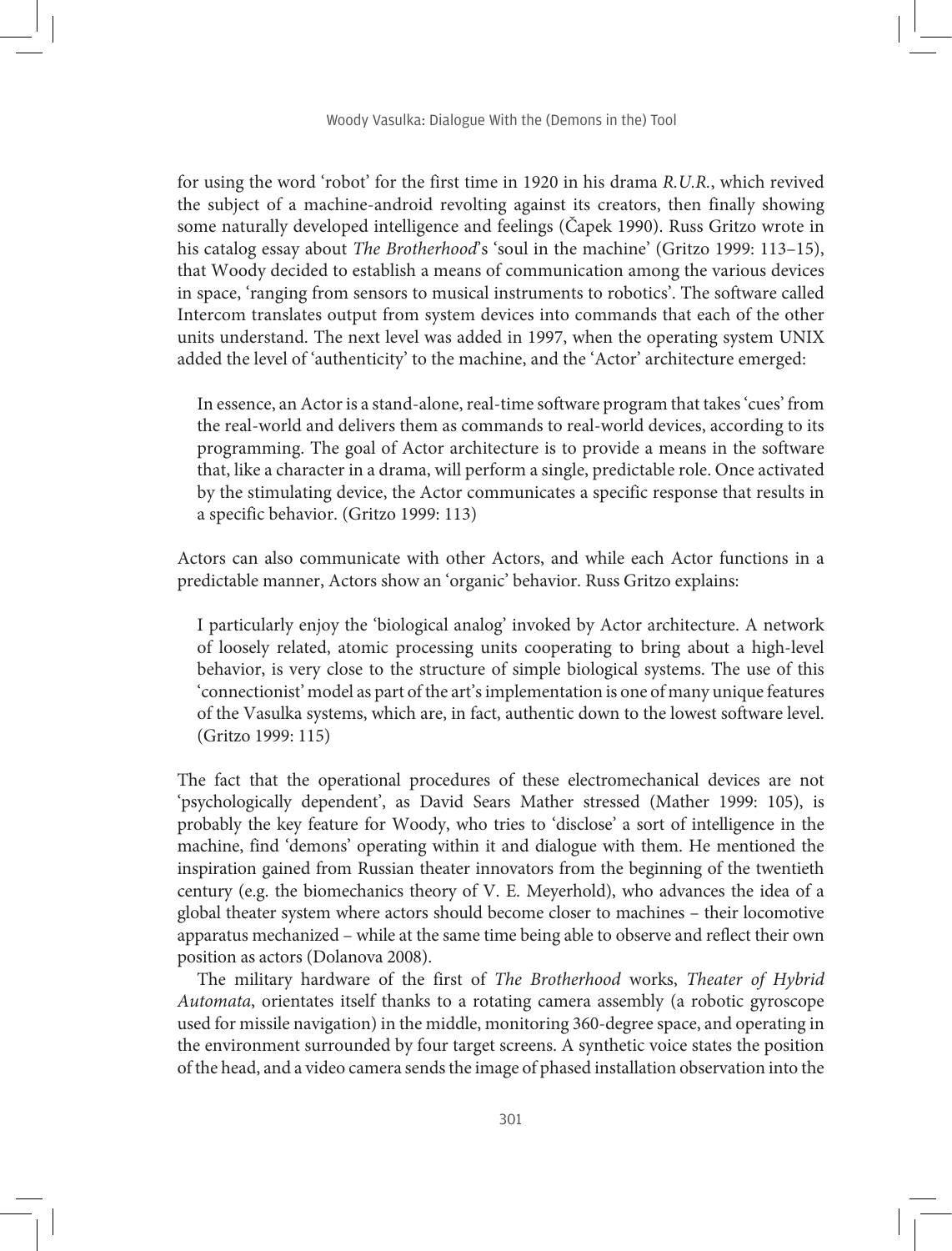projector; the real projected images are alternated with 3D computer-generated models. The whole piece is network-connected so that it can be operated and controlled from a distant place. Woody builds his installations in this way because he wants to see how they function as a part of his continuous life laboratory. His concept of interactivity is different from the common use of the term; he intends that the activity of the public consists more of sensing the inner working of the machines than any real interaction with them.<sup>24</sup> The visitors can only aimlessly wander in the space given to them; they are confronted with the inaccessibility of these machines and lost in their space. Few hints of interactivity are provided, such as in Table 3, *Friendly Fire*, where the drum pads enable choice between the scenes and different speed and direction, so that the viewers can play with the recordings of a friendly-fire accident from the Gulf War when the American troops were mistakenly attacked by their own army.25 Also *The Maiden*, the most anthropomorphic of all the Tables, dedicated to women nursing the wounded soldiers, can be controlled by sounds and Woody often cooperates with Steina, who has 'played' Woody's work *The Maiden* with her digital violin. No more concessions for the untrustworthy public:

But this is maximum I could give to my audience. Am I happy about it? Of course not, because in some strange way they get into their own spasmodic modes and then they simply destroy the work. But it recovers and comes back to its own good old cycle. (Kirby 1997)<sup>26</sup>

# **5. Re:frame**

The story wouldn't be complete without mentioning the archiving projects by the Vasulkas, for which they have also been developing some new techniques and methods, becoming among the most important archivists of the early historical period of video art and electronic culture. Their almost obsessive desire to collect and contextualize these phenomena stems from the belief that they have participated in the key chapter of twentieth-century media art history. Their motivation also includes the desire to create a history (or mythology, sometimes) themselves. Collecting has been present in their activities since the 1970s, when they began to collect information documenting the emerging avant-garde of electronic arts: texts, photographs, interviews (preserved as audio recordings or at least as transcripts), videotapes, and so on. From their first efforts in the 1990s, they continue with projects that evaluate the achievements of makers from the early period of video art. For example, invited by Peter Weibel, they prepared the exhibition 'Eigenwelt der Apparatewelt: Pioneers of Electronic Art' devoted to sound and image processing tools for the 'Ars Electronica' festival in Linz, Austria.<sup>27</sup> Their last large activity was the exhibition project 'MindFrames', in cooperation with Peter Weibel, prepared for ZKM in Karlsruhe and devoted to a group of creators centered around the media arts organization Media Study/Buffalo and the Center for Media Study. Through this project, they tested the possibilities of curatorship from a distance.<sup>28</sup>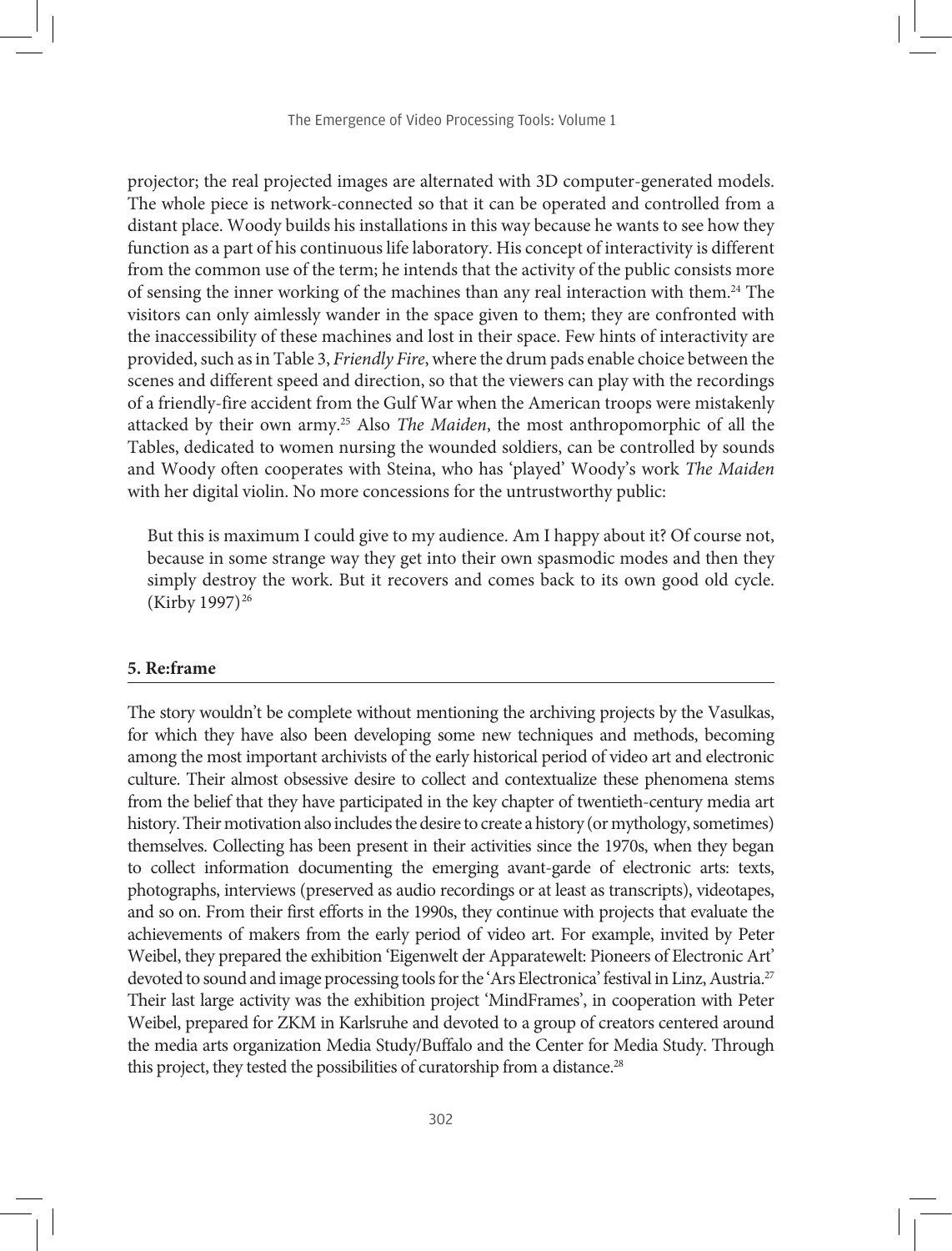The dialogue with the (demons in the) tools has been morphing; often the leftovers, the suppressed motives, leak in some form into the Vasulkas' artworks, but the main themes remain the same throughout their art-making histories. These themes were especially: realtime audiovisual synthesis; 'home-made' development of tools; and observing their own interaction (*Machine Vision*). Vasulkas' early period of experiments with portapak video cameras and the first synthesizers was one of intensified spontaneity that was typical for encounters with new media, when discoveries often occurred by accident. They got out of this phase quickly. The first of George Brown's programming equipment signified the step towards gaining more control; the Vasulkas were no longer just observing, but trying to force the tools to do something that could be to a certain extent predicted, but still only to a certain extent controlled. In the middle of the 1970s, Woody had a growing desire to look back, to step out of the process and analyze his own dialogue with the machine; this desire manifests itself in Woody's writing from the period. In the 1980s, the techniques and tools that Woody examined perviously were suddenly used in narrative videos – *Art of Memory* and *The Commission* – for creating works with real actors. In these works, the question is asked if, after so many years of Woody's preference for 'machine vision', narration is still possible.<sup>29</sup> With the entry into a digital medium comes the realization that he cannot control the creative process completely, and that cooperation is required in every phase of the tool creation. It is perhaps significant that the human body gains even more prominence in the Vasulkas' first digital tapes: the testing material consists almost solely of the recordings of Woody's hand, his or Steina's body, or studio interiors. Later tapes are increasingly accompanied with spoken commentary explaining what is happening on the screen, and the role of the artists as interpreters is thus being continuously confirmed. Also, the Vasulkas increasingly refer to their own previous analog works, making the circularity of their working process obvious.

Toward the end of 1980s, the first of the 'Tables' from the robotic brotherhood emerged. Here, the 'machine vision' and its observing gained another level. The effort to induce a sort of independent behavior coincides with the desire to have a theater to play with in which the actors are mechanized – controllable but at the same time unpredictable. Woody's idea of a total laboratory of life includes the observation of himself interacting with machines (interacting sometimes with the real 'actors'), while he situates himself in a special territory, that of an observer-commentator or interpreter of this new digital space. He admits that there might come a day when his control will be lost  $-$  a time for which he waits with curiosity. In the introduction for this essay I quoted Woody's probably slightly ironic statement about machines becoming more and more demonic. His statement recalls, among others, the idea of Pandemonium by a herald of artificial intelligence, Oliver Gordon Selfridge, who imagined consciousness as virtual machine, in which various homunculi – demons<sup>30</sup> – argue to reach a consensus. How much of our life we will deposit into technological structures and how poetical and human-like these will become can be perhaps enunciated by the next generation of scientists from fields like DNA computing. The dialogue with 'spiritual machines'31 will have its attractions and will perhaps also result in some form of art. Woody once declared: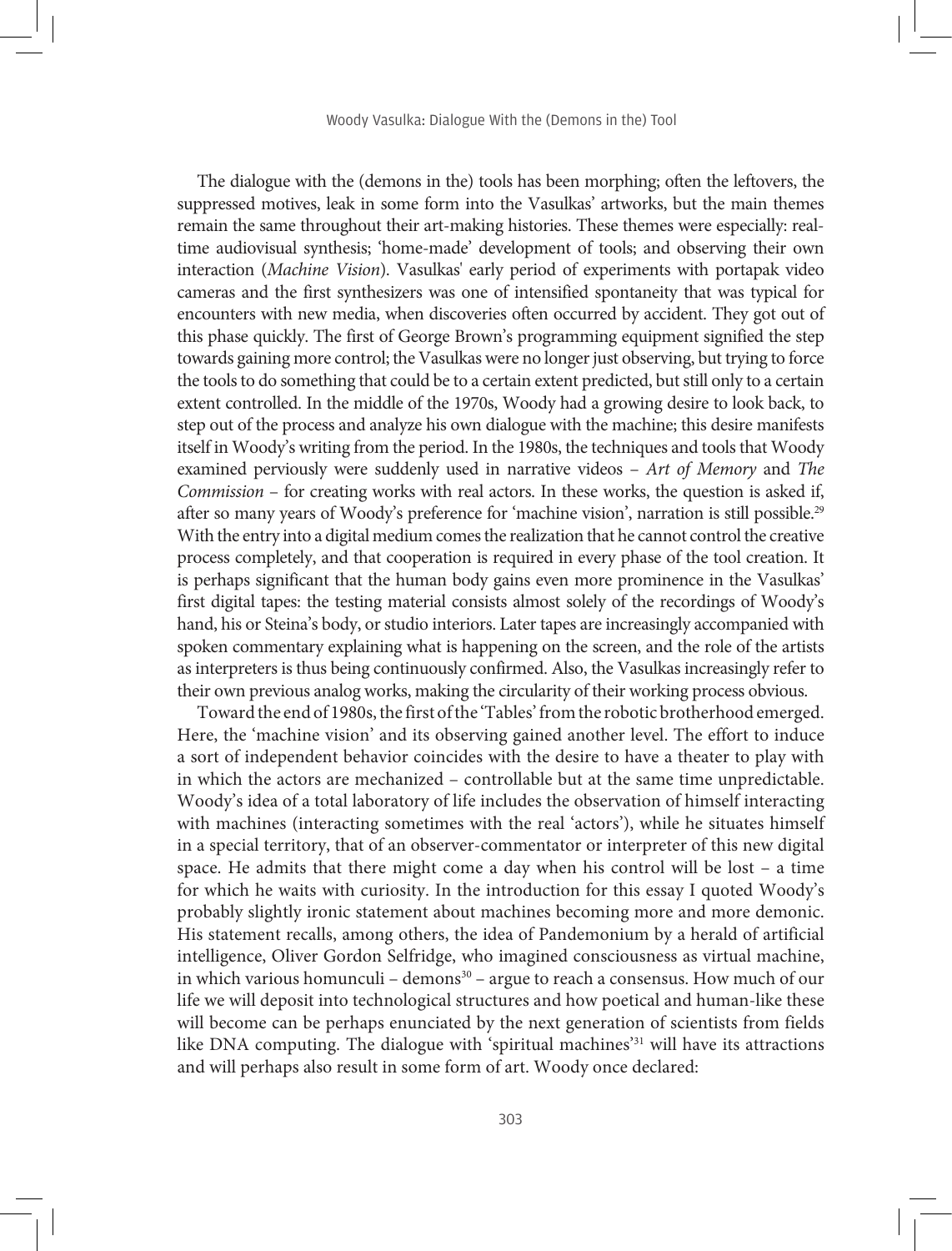Early

File: Early.doc

# **Early**

At first we looked at video as a singular discipline. We, as well as the others, used wide register of genres, from work with abstract electronic imagery to documentary forms in a tribal aesthetic unity, escaping serious division plaging other media, namely film. The portapack itself was a dominant and unifying tool for all.

 $\mathbf{1}$ 

We were introduced to the alteration of Video images through the basic equipment available. We could manipulate the scan lines by changing the deflection controls of the monitor, use the recorder to freeze frames, advance or backtrack tapes manually and look into processes within a frame (Decays I, II). We learned forced editing and asyn-chronous overlays on the first generation 1/2 inch video equipment (CV) and practised all methods of camera/monitor rescan, the only way for us to capture and preserve the violated state of a standard television signal. Progressively, through new tools, we learned the principles of generating and processing of images, having access to internal structuring of the video signal itself.

A decisive tool in our early collection was a sound synthesizer (Putney) which pointed us in the direction in sound and image generation and in a mutual inter-hangeability of both.

Most significantly, we used a matrix of video screens to relate movements of video frames, a function of time, from which the horizontal relationships lead us to a more environmental understanding of video.

In the Fall of 1970, we laid down a cable from our loft on 111 E. 14th St. in New York City, over the roof of S. Klein department store, to 101 E. 14th St., the studio of Alphons Schilling, to experiment for a short time with one-way video and two-way audio transmission.

By 1971, it became obvious, that we could not accommodate the traffic of interested people, visiting our studio. We decided then to establish a permanent place for video and other electronic arts elsewhere. On June 15th of that year, we opened The Kitchen at the Mercer Arts Center in New York.

Steina and Woody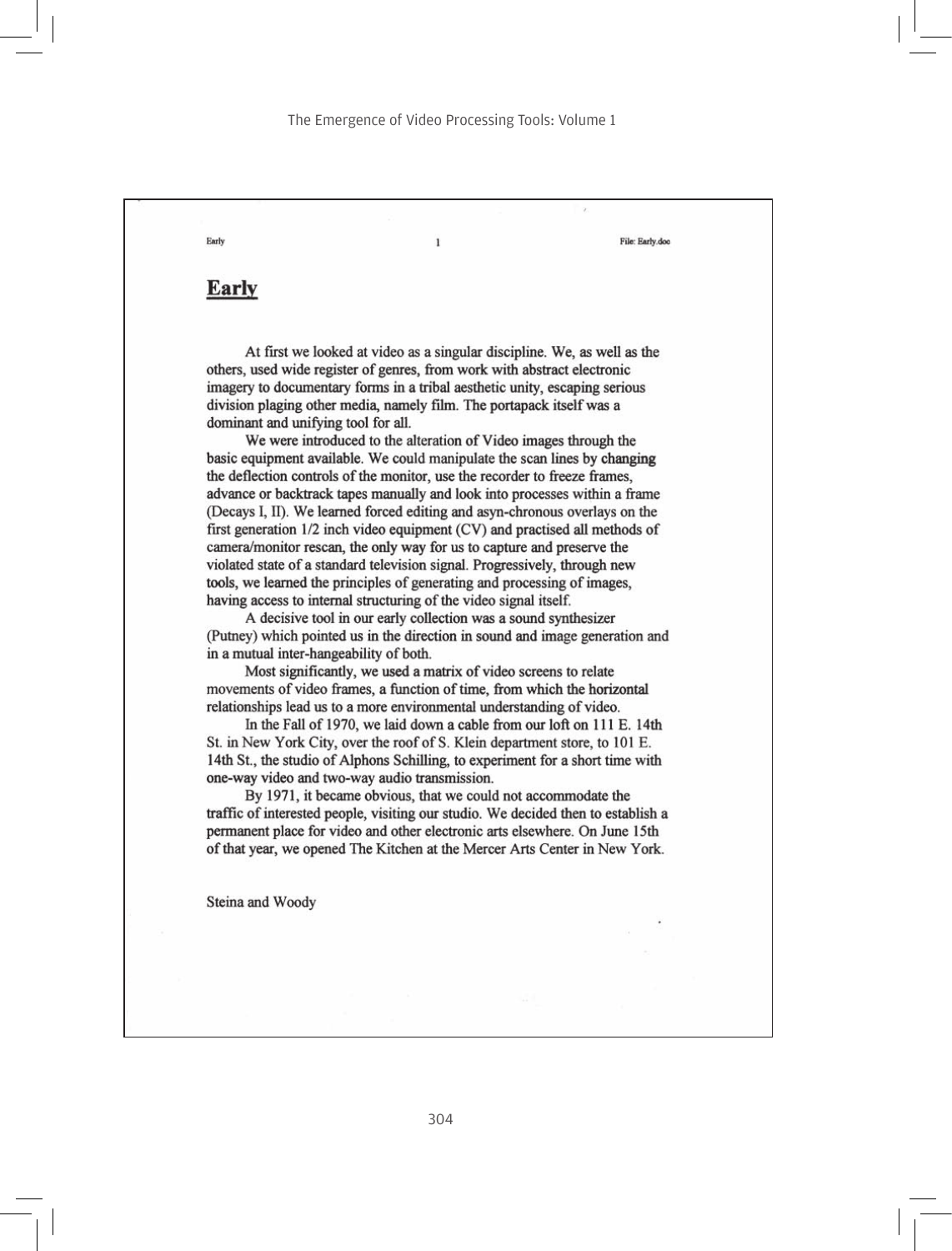Our technological environment is a web of rituals – it's inevitable – once you start connecting systems together, they become autonomous and we become their guests. To the machine we are the dispensable ones, we will die, but the system lives; technology becomes the house in which we are guests for a short time. In the long view, technology will become very complex and challenging. Will it need us? I don't know. (Vasulka and Weibel 2008: 387)

#### **References**

- Beck, Stephen (1975), 'Image Processing and Video Synthesis: Electronic Videographic Techniques', in Woody and Steina Vasulka (eds) (1992), *Eigenwelt der Apparatewelt: Pioneers of Electronic Art*, Linz, Austria: Ars Electronica.
- Ĉapek, Karel (1990), *Toward the Radical Center: A Karel Capek Reader*, Peter Kussi (ed.), Connecticut: Cat Bird Press. Crutchfield, James P. (1984), 'Space-Time Dynamics in Video Feedback', *Physica*.
- Deleuze, Gilles (1992), 'Postcript on the Societies of Control', *October*, 59 (Winter).
- Dolanova, Lenka (2008), 'Woody Vasulka: Dialogue s démony nástrojů', Ph.D. thesis, Film and TV School of the Academy of Performing Arts, Prague.
- Furlong, Lucinda (1985), 'Tracking Video Art: Image Processing as a Genre', *Art Journal*, 45: 3 (Fall).
- Gill, Johanna (1976), 'Video: State of the Art', in Woody and Steina Vasulka (eds) (1992), *Eigenwelt der Apparatewelt: Pioneers of Electronic Art*, Linz, Austria: Ars Electronica.
- Gritzo, Russ (1999), 'The Evolution of the Soul of the Machine: Thoughts on the Software of the Vasulka Systems', in R. Christ (ed.), *The Brotherhood*, Sante Fe, NM: Lumen Books.
- Hagen, Charles (1978), 'A Syntax of Binary Images: An Interview with Woody Vasulka', *Afterimage*, 6: 1–2.
- Kirby, Peter (1997), *Binary Lives: Steina and Woody Vasulka* [video].
- Mather, David Sears (1999), "Compositional Networks" in Ronald Christ (ed.), *The Brotherhood: Woody Vasulka: A Series of Six Interactive Media Constructions*, Japan: NTT Publishing Co., Ltd.
- Minkowsky, John (1978), *Some Notes on Vasulka Video 1973–1974* [unpublished].
- —— (2008 ), 'Framing the Mind in the Museum', in Woody Vasulka and Peter Weibel (eds) (2008), *Buffalo Heads: Media study, media practice, media pioneers, 1973–1990*, Cambridge, MA: MIT Press.
- Renov, Michael and Suderburg, Erika (eds) (1997), *Resolutions: Contemporary Video Practices*, Minneapolis: University of Minnesota Press.
- Sandin, Dan (n.d.), 'Dan Sandin interviewed by criticalartware', http://video.google.com/videoplay?doc id=3100159088801019891#. Accessed June 29, 2012.
- Schier, Jeffrey (1978), *The Vasulka Imaging System*, Buffalo, NY: Vasulka.org, http://vasulka.org/. Accessed June 29, 2012.
- Siegel, Eric (1984), *Electronic Zen: The Alternative Video Generation: Jud Yalkut Interviews Eric Siegel: Television Is The Last Communication Link We Have To Change This Country*, http://experimentaltvcenter.org/ electronic-zen-alternative-video-generation-jud-yalkut-interviews-eric-siegel-television-last-commun. Accessed June 29, 2012.
- —— (1992), 'Interview with Eric Siegel', in Woody and Steina Vasulka (eds), *Eigenwelt der Apparatewelt: Pioneers of Electronic Art*, Linz, Austria: Ars Electronica.
- Vasulka, Steina (1980), *Cantaloup* [video].
- Vasulka, Woody (n.d.), 'The Frame' [unpublished essay].
- —— (1976), 'Five Lectures', in Woody Vasulka and Peter Weibel (eds) (2008), *Buffalo Heads: Media study, media practice, media pioneers, 1973–1990*, Cambridge, MA: MIT Press.
- —— (1980), *Artifacts* [video].
- —— (1996), 'Notes on Installations: From Printed Matter to Noncentric Space', in Steina and Woody Vasulka, *Machine Media* [exhibition catalog], San Francisco Museum of Modern Art, pp. 65–72.
- —— (1997), 'Interview with Woody Vasulka by Jon Burris', July 24, http://www.vasulka.org/archive/ Interviews/10JonWoody.pdf. Accessed June 29, 2012.
- —— (2008), 'Interview with Woody Vasulka by Lenka Dolanova', July. Collection of Lenka Dolanova.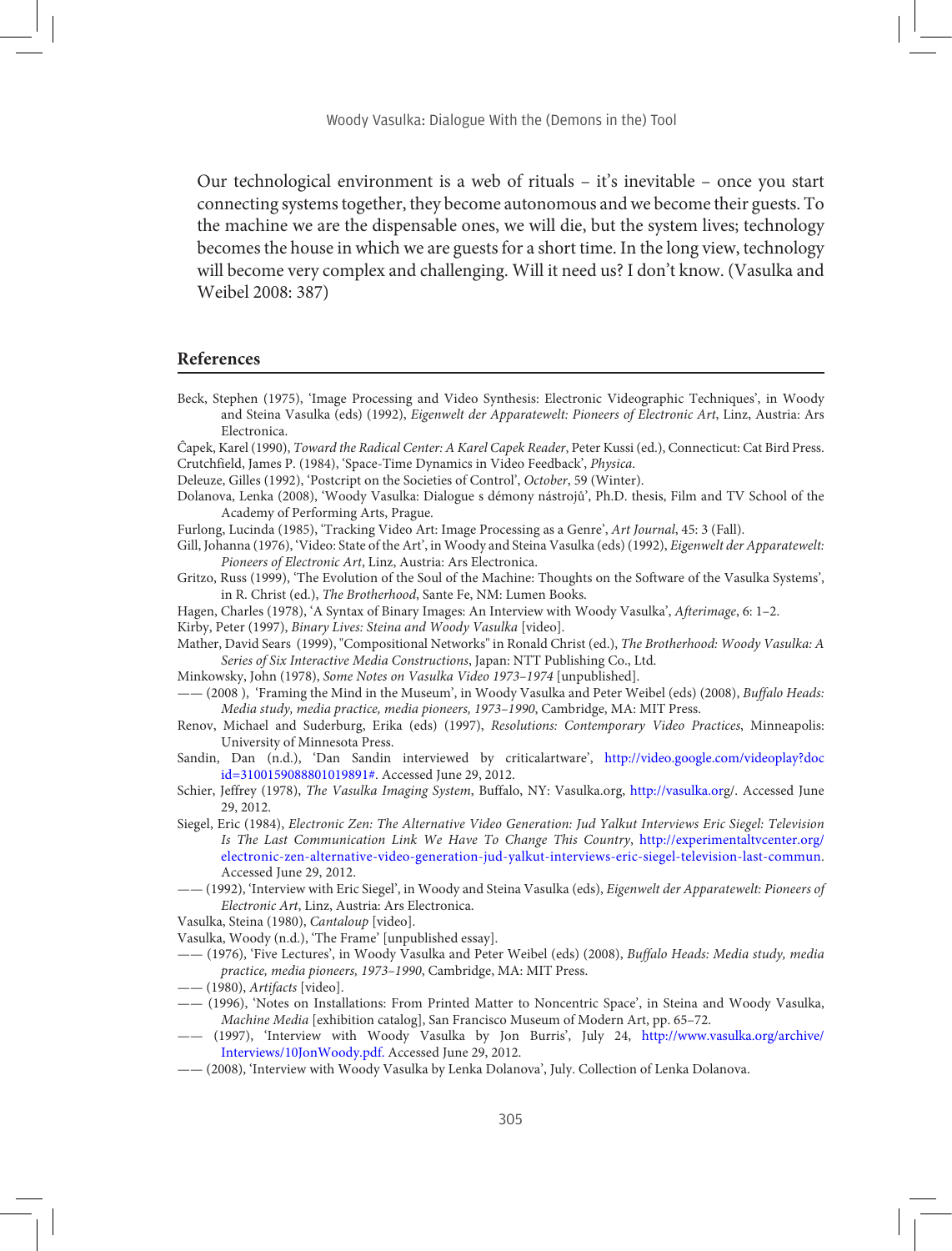- Vasulka, Woody and Nygren, Scott (1975), 'Didactic Video: Organizational models of the electronic image', *Afterimage*, October.
- Vasulka, Woody, Jeffrey Schier and Moxton, Tom (c.1979), *The Articulator Manual* [unpublished technical manual for the Digital Image Articulator], The Daniel Langlois Foundation, Montreal; Steina & Woody Vasulka Fonds, VAS B63-C1.
- Vasulka, Woody and Vasulka, Steina (n.d.), 'Interview with Woody and Steina Vasulka by Russ Connor', New York State Council for the Arts for WNET, http://www.vasulka.org/archive/Interviews/4ConnorVasulkas. pdf. Accessed June 29, 2012.
- —— (1973), 'Open circuits: the new video abstractionists... Interviewed by Jud Yalkut', March 1, WBAI-FM, http:// vasulka.org/Kitchen/K\_Audio.html. Accessed June 29, 2012.
- —— (1985), 'About Video and the Arts…Interviewed by Rene Coelho', October 31, Amsterdam: MonteVideo.
- Vasulka, Woody and Weibel, Pete (eds) (2008), *Buffalo Heads: Media study, media practice, media pioneers, 1973– 1990*, Cambridge, MA: MIT Press.
- Yalkut, Jud (1969), *TV as a Creative Medium*, Howard Wise Gallery, http://www.eai.org/artistSupportDocs. htm?id=257. Accessed June 29, 2012.
- Yates, Frances (1966), *The Art of Memory*, Chicago: University of Chicago Press.
- Youngblood, Gene (1970), *Expanded Cinema*, New York: E. P. Dutton.
- Yuill, Simon (2008), 'All Problems of Notation Will be Solved by the Masses', *Mute*, 2: 10, http://www.metamute. org/en/All-Problems-of-Notation-Will-be-Solved-by-the-Masses. Accessed June 29, 2012.

# **Notes**

- 1. For more on Pešánek, see Jiří Zemánek (1996–97), *Zdeněk Pešánek 1896 1965*, Praha: Gema Art Gallery. For more on Grygar, see Milan Grygar (1999), 'Milan Grygar: Image and sound – Collection of Modern and Contemporary Art', September 14 – November 11, The National Gallery in Prague, Praha: Gema Art Gallery.
- 2. In *Expanded Cinema*, Youngblood's rampant use of the term 'consciousness' (126 times in the book) suggests the belief in the necessity of a new form of communication as synthesis of various stimuli: this new consciousness can be 'oceanic', 'cosmic', 'collective', of course 'expanded' (or 'inevitably expanded'), also 'widened', 'more intellectually competent', even 'transnational teledynamic video consciousness'; it is contrasted with 'existing', 'yesterday's', 'old', 'ordinary', or 'narrowly-focused' ones.
- 3. For more about image processing see Furlong (1985: 233–37); and Lucinda Furlong (1983), 'Notes Toward a History of Image Processed Video', *Afterimage*, 11; and Sherry Miller Hocking (1983), 'Electronic Video Image Processing: Notes Towards a Definition', *exposure: New Technology*, 21: 1.
- 4. In Woody's words: 'In fact I'm looking for some possibility of acquiring a knowledge which would probably give me some security. So I would say that would be the main line since I've been watching with great interest what I'm doing as disrelated individual to what I am' (W. and S. Vasulka n.d.).
- 5. In these first years, when portapak cameras became accessible in the US, the workers in the emerging media arts field shared a certain affinity that was based on the media's specificity, which disappeared when the fact of sharing the tool ceased to be sufficient.
- 6. In the time Woody and Alfons met, Alfons was working on the documentary about '9 Evenings: Theatre and Engineering', a legendary performance series interconnecting avant-garde artists from theatre, dance and new media disciplines with research scientists and engineers from Bell Telephone Laboratories. The event took place in 1966 in New York. Here Woody also met Don White, a scientist who introduced him to the principles of holography in 1967.
- 7. This technique is used for creating images of time phenomena, e.g., in sport photography. An example of its use from the analog sphere is by tool maker Glen Southworth, who experimented with slit-scan by moving images forward and back against the slit. In digital, it is possible to extract single cuts from a sequence of video frames and chain them in a new image. Steina began to experiment with this technique using Image/ine software, developed in cooperation with Tom Demeyer in 1997 in the Amsterdam center, STEIM. In her performance *Bent Scans*, she uses real-time deformation of video recordings, inducing so called 'warped time'.
- 8. The work is described in the exhibition catalog for Anon (1978), 'Vasulka: Steina Machine Vision, Woody – Descriptions', Buffalo: Albright-Knox Art Gallery.
- 9. Schilling develops this direction in the project of 'binocular stereoscopic videosystems', described in a grant application 'Electronic Spaces' in 1973.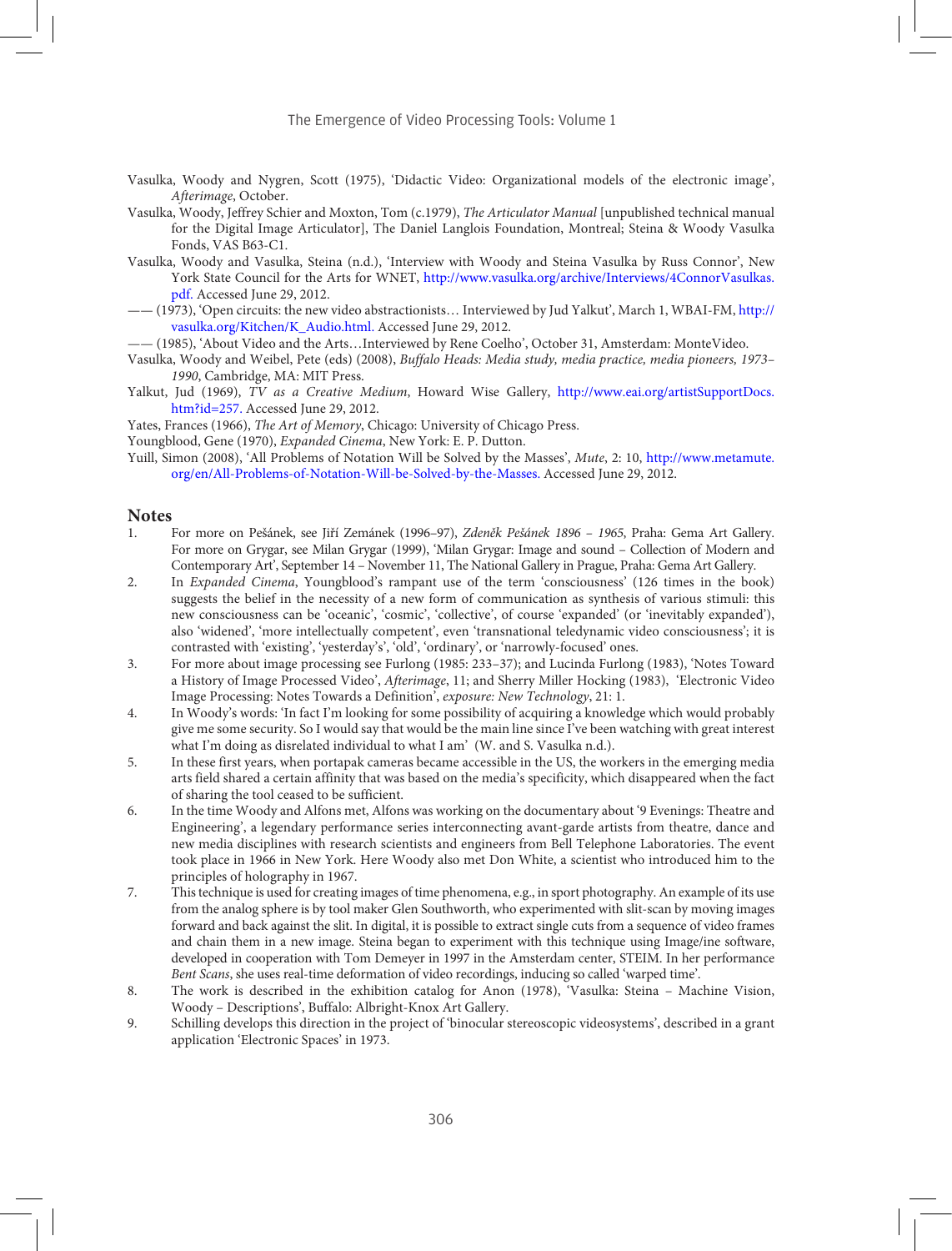- 10. The history of The Kitchen, which the Vasulkas managed from its founding in 1971 until 1973, is wonderfully documented at http://vasulka.org/Kitchen/index.html.
- 11. The VCS3 ('The Putney') was developed by Peter Zinovieff, Tristam Cary and Dave Cockerell from Electronic Music Studios of America (Amherst, MA) in 1968. This analog, duophonic synthesizer, also called a 'voltage-controlled studio', could influence audio signals and their interconnection.
- 12. Siegel exhibited only the part of the work called *Einstein*; while original work also included parts *Beatles*, *Tomorrow Never Knows* and *Symphony of Planets*. The work was shown again in 1973 in The Kitchen in better quality thanks to the new colorizer he used (Siegel 1984).
- 13. In 1975 he created 'Siegel Video Systems Processing Chrominance Synthesizer', distributed by Siegel-Ferraro Electronics company. Because the designing and manufacturing of tools was taking more and more of his time, in 1978 he stopped making video and concentrated on tool development.
- 14. In Vasulka (2008), Woody mentioned that he forgot to include another function that would not only separate the fields but would also cause intersections.
- 15. Later, in 1984, Peter Weibel also came to teach to Buffalo.
- 16. Woody reportedly acquired the Rutt/Etra for about \$5,000 or \$6,000 (a price common for friends of the inventors), while the commercial price was around \$16,000.
- 17. In 1975, the Rutt Electrophysics company from New York began to produce them; two models were on market: RE 4-A (including a 525-line monitor) and RE 4-B (including a 1050-line monitor).
- 18. More information about Rutt/Etra can be found in Hocking, Sherry Miller (1986), 'Rutt/Etra: Notes on Development', http://www.experimentaltvcenter.org/ruttetra-notes-development. Accessed March 28, 2013.
- 19. From 'Tapelist', http://www.vasulka.org/archive/ExhFest7/VideoDataBank/tapelist.pdf. Accessed March 28, 2013.
- 20. Anon (n.d.), 'Vasulka/Sharits Stroboscopic Project', [unpublished manuscript], Collection of Woody and Steina Vasulka.
- 21. 'MindFrames: Media Study at Buffalo 1973–1990' ran from December 16, 2006 March 25, 2007, at ZKM Center for Art and Media, Karlsruhe, Germany.
- 22. In Hagen (1978), Woody claimed that in 1975 Donald McArthur designed the basic architecture of a digital system and developed a binary specification of the screen, Walter Wright built the first programming schemes, and Jeff Schier revised and stabilized the current hardware and developed display modules for the ALU (Arithmetical Logic Unit). Alternative names for the tool were 'Emulsifier,' 'Vasulka Imaging System' or 'Imager'.
- 23. 'The Brotherhood: A Series of Six Interactive Media Constructions', NTT InterCommunication Center, Tokyo, Fall 1998. The catalog is available online at http://vasulka.org.
- 24. More of Woody's ideas about interactivity appear in the essay 'Digital Space: A Summary' written together with David Dunn, online at http://www.vasulka.org/Woody/Brotherhood/Text.html#03.
- 25. See http://vasulka.org for the explanation of the tables for *The Brotherhood*.
- 26. In *Binary Lives*, Woody also says here that he doesn't want to leave it to destructive instincts of other people, even if he feels that something like deprivation of the central position of the author is in the air.
- 27. In 'Eigenwelt der Apparatewelt: Pioneers of Electronic Arts' at 'Ars Electronica' in 1992, accompanying the exhibition was a unique catalog with barcodes inside, which triggered the image material from the disk (photographs, technical drawings, audio and video files), interconnecting the physical book with electronic space.
- 28. Online playlists combined materials from servers located at ZKM, and were managed from Cologne by Robert O'Kane: 'It was also, by the standards of media presentation in an art museum or gallery, a remarkably inventive one, that could permit other exhibition sites worldwide to reconfigure portions of the *MindFrames* to their own needs and have routed from a central source each desired visual work to its specific destination precisely on schedule' (Minkowsky 2008: 33).
- 29. Not surprisingly, these works have gained probably so far the largest recognition in the field of film studies from all of Woody's work. Raymond Bellour in his essay 'The Images of the World' writes about the paradox of electronic creation, which on one hand deals with unreal, abstracted time and tries to erase the connection with the 'real' world; and on the other, increasingly works with historical imagery (Renov and Suderburg 1997).
- 30. Selfridge's ideas were revived by Daniel C. Dennett in his book *Consciousness Explained* (1991).
- 31. Ray Kurzweil in his book *The Age of Spiritual Machines* (1999) predicts the emergence of machines with human-like intelligence in the near future. Concerning DNA computers, see, for example, Martyn Amos' book *Genesis Machines* (2006), in which he describes the experimental computers constructed with the use of DNA code.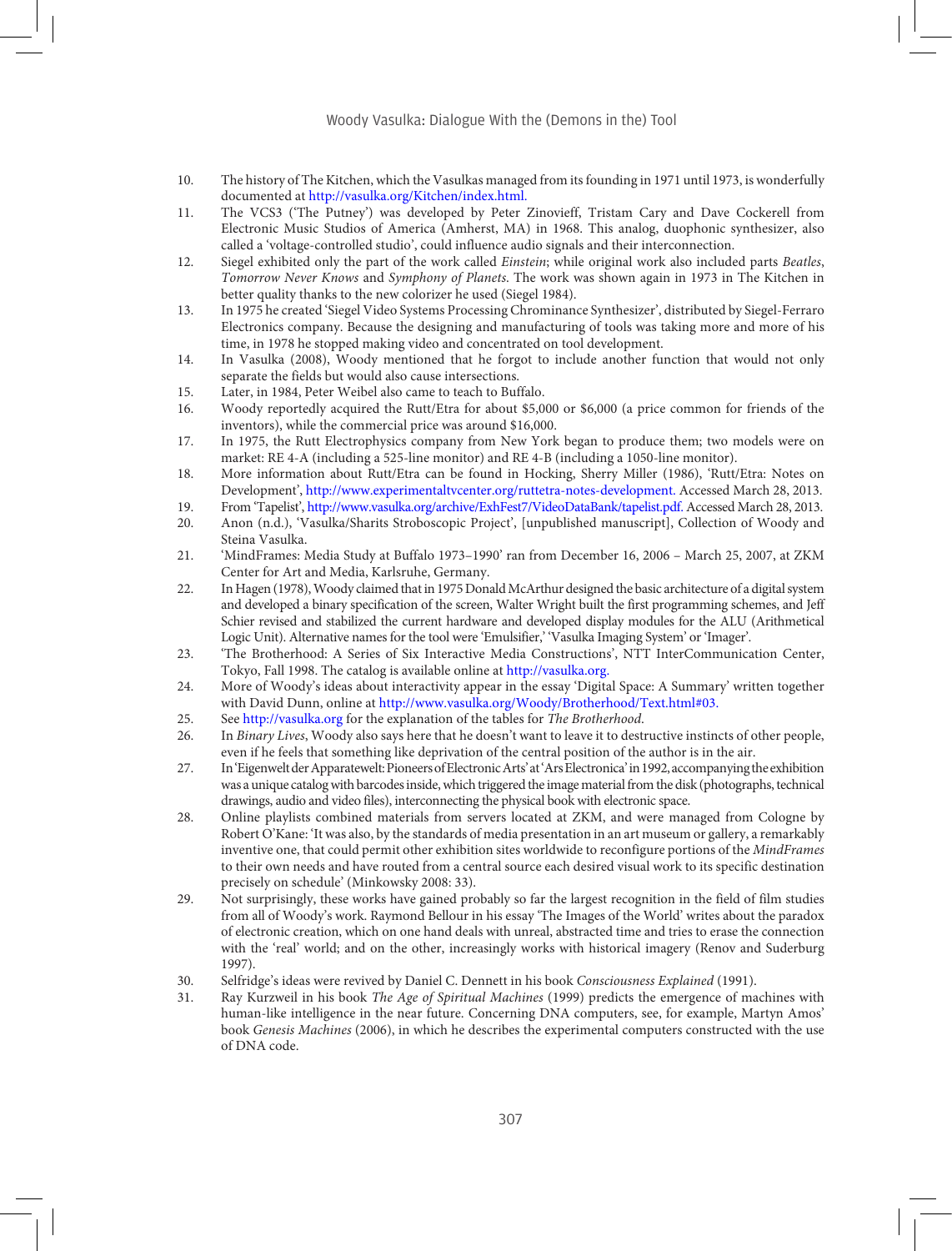# The Emergence of Video Processing Tools Television Becoming Unglued ro of Vidoo Proco  $\overline{a}$  of video it or

Volume 1

edited by Kathy High, Sherry Miller Hocking and Mona Jimenez

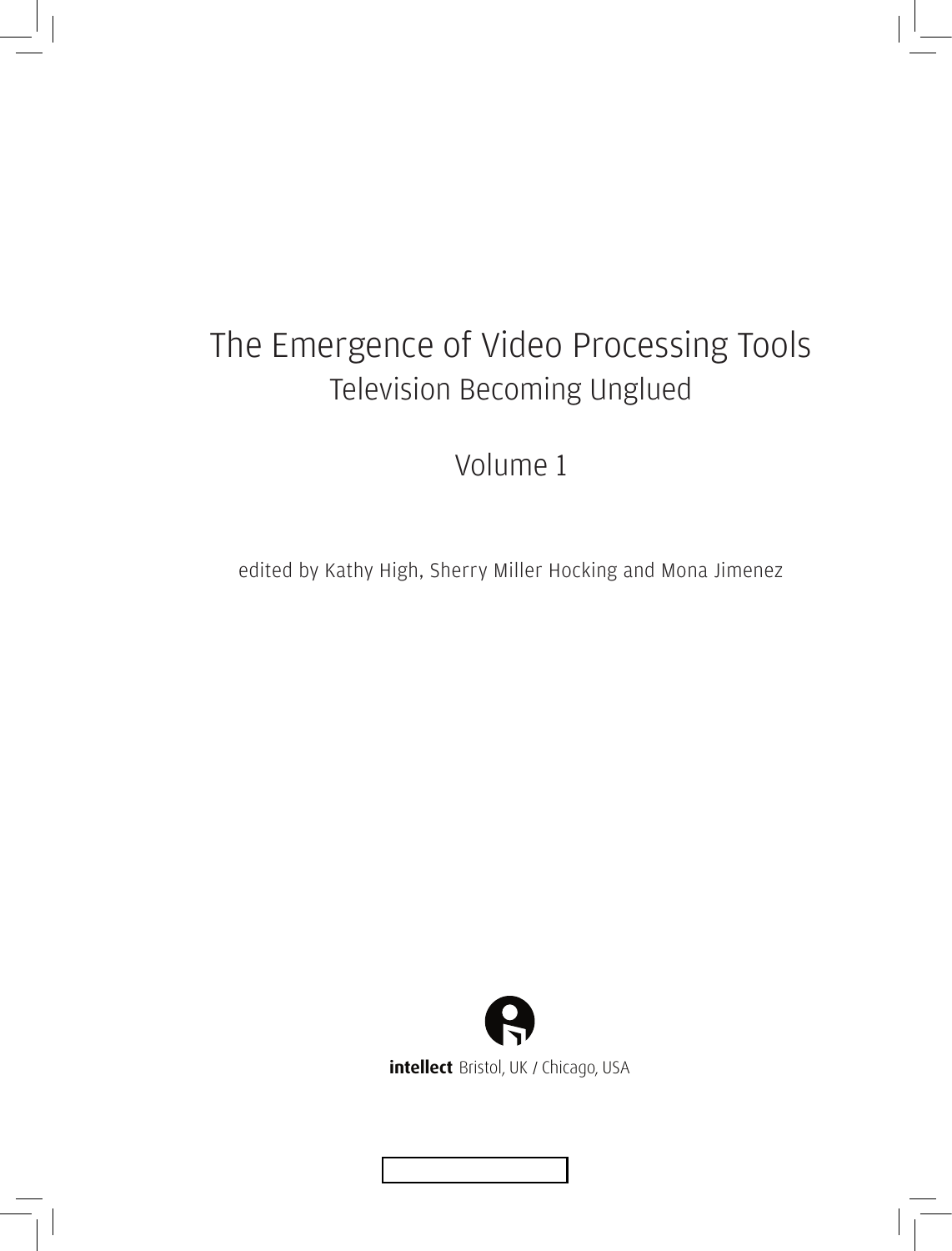First published in the UK in 2014 by Intellect, The Mill, Parnall Road, Fishponds, Bristol, BS16 3JG, UK

First published in the USA in 2014 by Intellect, The University of Chicago Press, 1427 E. 60th Street, Chicago, IL 60637, USA

Copyright © 2014 Intellect Ltd

All rights reserved. No part of this publication may be reproduced, stored in a retrieval system, or transmitted, in any form or by any means, electronic, mechanical, photocopying, recording, or otherwise, without written permission.

A catalogue record for this book is available from the British Library.

Cover image: Photo courtesy Experimental Television Center Archives.

Production manager: Tim Mitchell Cover designer: Ellen Thomas Copy editor: Michael Eckhardt Typesetting: John Teehan

ISBN 978-1-84150-663-0 ePUB ISBN 978-1-78320-301-7 ePDF ISBN 978-1-78320-300-0

Printed and bound by Hobbs the Printers Ltd, UK